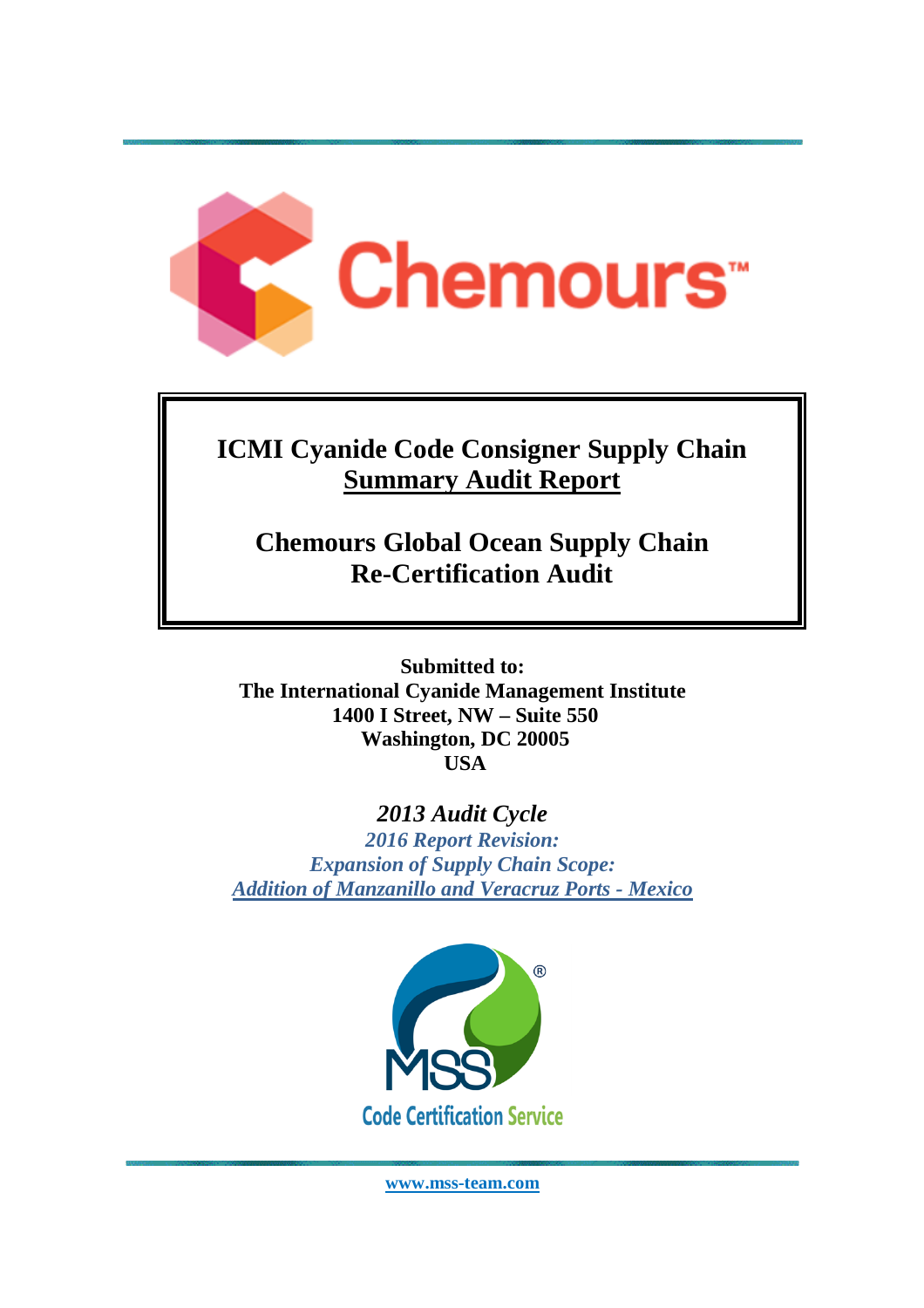

# **Table of Contents**

| Description of Due Diligence Information Reviewed for Ocean Carriers and Ports 24 |  |
|-----------------------------------------------------------------------------------|--|

Chemours Global Ocean Supply Chain  $\sqrt{1/100}$   $\sqrt{1/10}$   $\sqrt{1/13/2013}$  & 8/7/2014 & 5/30/2016 Name of Operation Signature of Lead Auditor Dates **www.mss-team.com** Page 2 of 34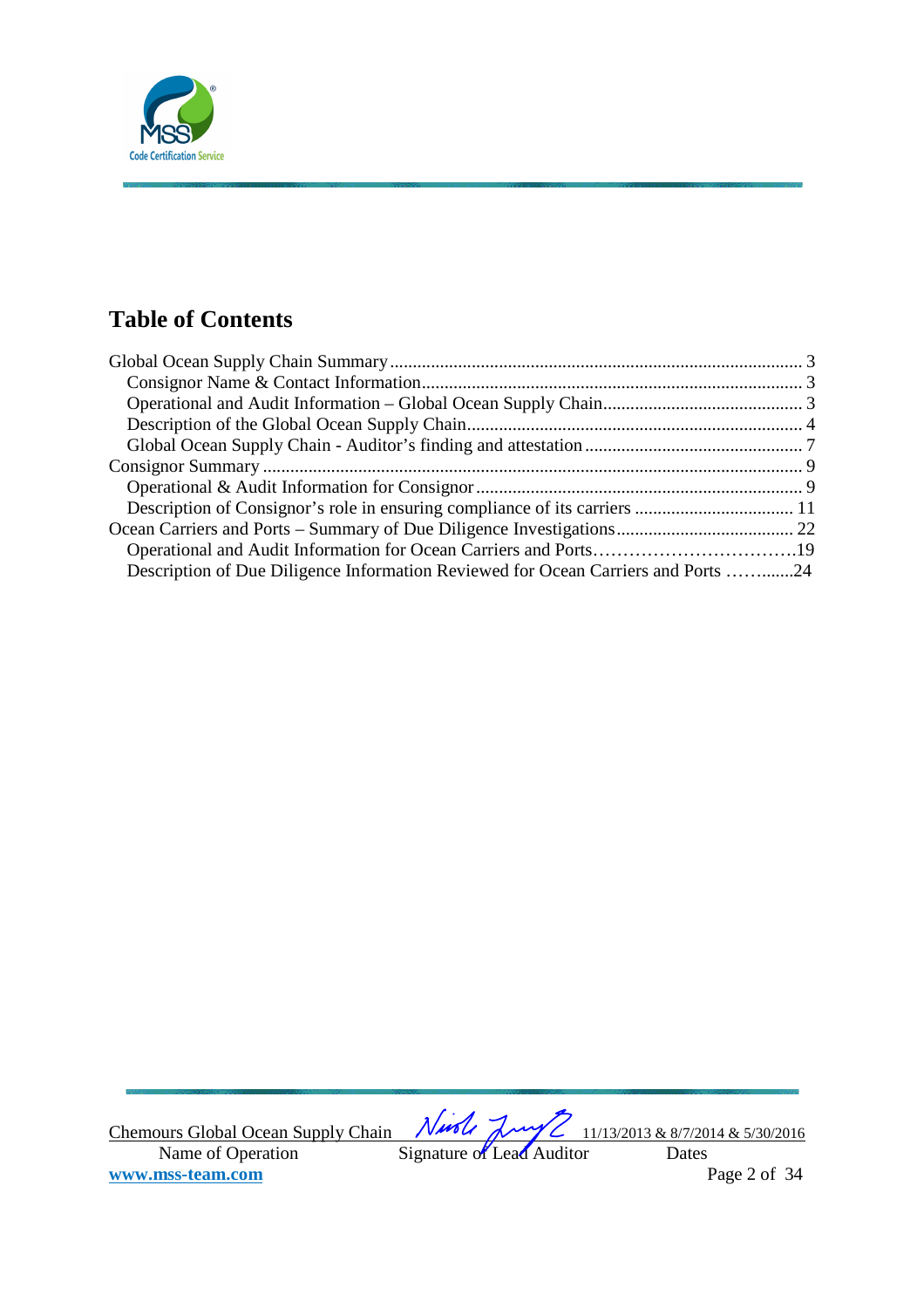

# **Global Ocean Supply Chain Summary**

Consignor Name & Contact Information

| Name of           | The Chemours Company – Ocean Supply Chain           |
|-------------------|-----------------------------------------------------|
| <b>Operation:</b> | Wilmington, Delaware                                |
|                   | USA                                                 |
| Name and contact  |                                                     |
| information for   | <b>Brian Morris</b>                                 |
| <b>Chemours</b>   | Cyanide Business Global Product Stewardship Manager |
| <b>Contact:</b>   | Email: Brian.R.Morris@chemours.com                  |

# Operational and Audit Information – Global Ocean Supply Chain

The Chemours Company (formerly DuPont) is a science-based company operating in more than 70 countries. Chemours offers a wide range of products and services for markets including agriculture, nutrition, electronics, communications, safety and protection, home and construction, transportation and apparel. Solid sodium cyanide for use in the gold mining sector is manufactured at the Memphis, Tennessee plant. The plant is located just outside of Memphis in Woodstock, Tennessee.

Chemours (under the former name DuPont) was one of the original 14 Cyanide Code signatory companies announced on November 3, 2005. As such, Chemours made the commitment to obtain Cyanide Code certification for its Memphis Solid Cyanide Plant and its packaging operations. Chemours was the first Cyanide Producer to achieve certification in June 2006. The operation was re-certified in 2009 and again in 2012. This ocean supply chain was originally certified to the ICMI Cyanide Code in 2010. This report includes the results from the three-year re-certification audit and Due Diligence evaluations.

Chemours contracts with Ocean Carriers to transport their products from the Memphis Plant to international ports. The Ocean Carriers determine the U.S. ports of departure, and manage and control all aspects of the rail movements from Memphis to the U.S. ports. Pursuant to their agreements with Chemours, the Ocean Carriers identified in this report select rail carriers that comply with applicable environmental, health, safety, and security regulations which were determined through Due Diligence evaluation to be equivalent to ICMI Cyanide Code requirements. The rail segments between Memphis and U.S. ports were included in the scope of this re-certification audit. U.S./Canada rail segments used by Chemours for routes other than

Chemours Global Ocean Supply Chain  $\sqrt{1/100}$   $\sqrt{1/10}$   $\sqrt{1/13/2013}$  & 8/7/2014 & 5/30/2016 Name of Operation Signature of Lead Auditor Dates **www.mss-team.com** Page 3 of 34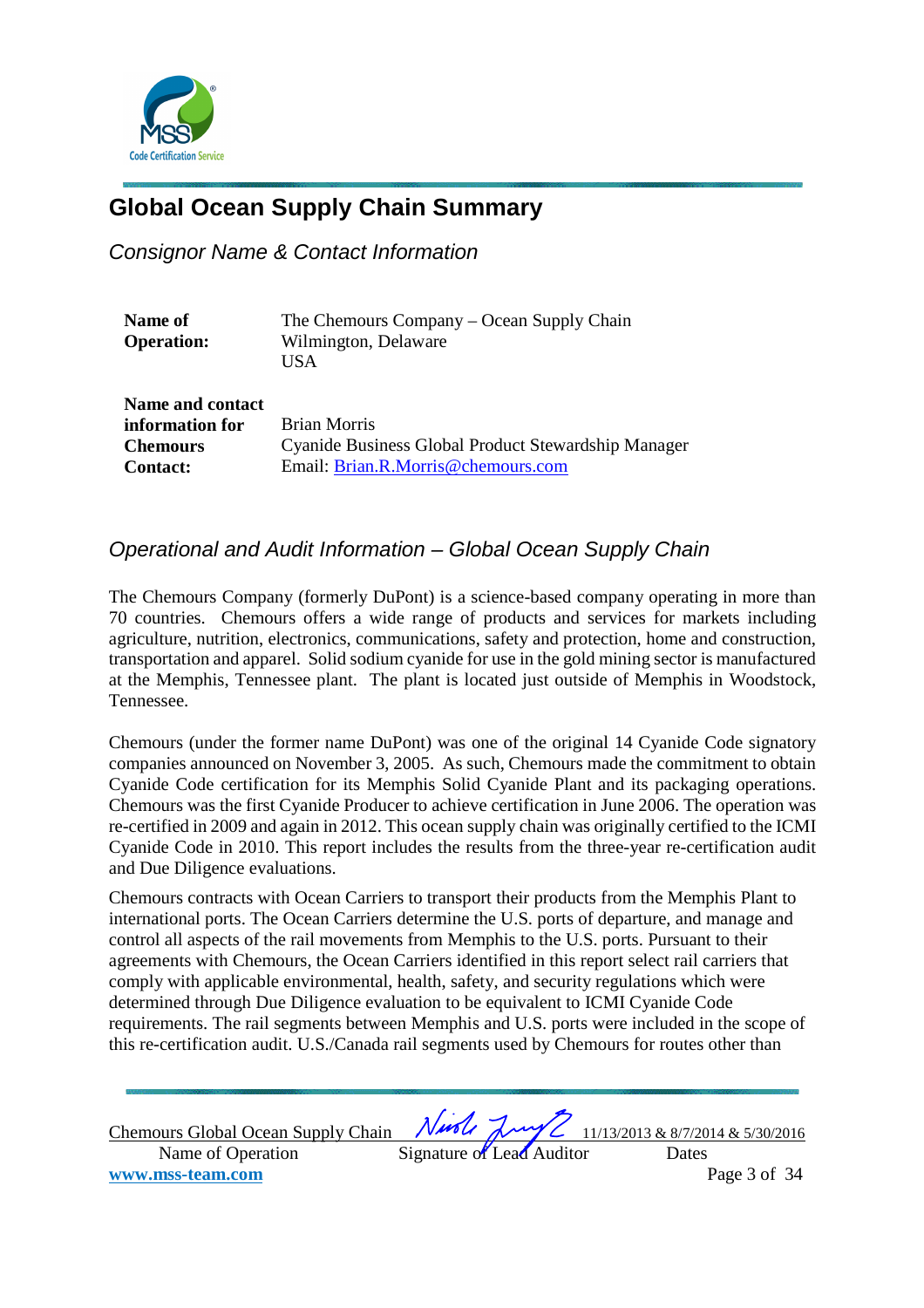

those from its Memphis plant to U.S. ports are contracted and controlled directly by Chemours and are included in a separate supply chain and certification audit report.

The re-certification audit of Chemours (DuPont) ocean supply chain management was held on July 8 and 12, 2013. The due diligence reviews of all entities within the supply chain were conducted after the on-site portion of the evaluation.

# Description of the Global Ocean Supply Chain:

Chemours has been producing and shipping sodium cyanide since 1953. In the United States, the solid sodium cyanide briquettes are packaged at the Memphis Plant, at the LSI Terminal directly adjacent to the plant and at the Chemours packaging terminal in Carlin, Nevada, USA. The Global Ocean Supply Chain is used for shipments from the Memphis Plant that go by rail and then by ocean carrier. The results of the rail and barge audit and due diligence evaluations are contained in a separate report. This re-certification audit included the following components:

Global Ocean Supply Chain – All global ocean moves of sodium cyanide that originate in the United States and those that originate at the Port of Antwerp as part of the Chemours Europe Supply Chain are within the scope of this re-certification audit. Chemours' processes used to manage the ocean transport of its products were evaluated through interview, a review of process descriptions, company standards, policies, shipping records, and due diligence records. The results of the due diligence evaluations of six (6) ocean carriers are also contained within this report. The six ocean carriers for which due diligence investigations were performed are:

- 1. American President Lines (APL)
- 2. Hamburg Sued
- 3. Maersk Line Agency
- 4. Mediterranean Shipping Co. (MSC)
- 5. Seaboard Marine
- 6. Hapag Lloyd

The Due Diligence Investigations were also conducted for U.S. and international ports in use at the time of the audit. Records were sampled to confirm that Chemours had either evaluated the ports specifically for cyanide safety handling practices, or that the port had been previously approved and used by Chemours for hazardous material shipments. The ports listed on the following page are used by Chemours for sodium cyanide shipments to gold mine customers and were included in this re-certification audit.

2014 Report Revision: Chemours completed the Due Diligence evaluation of the Port of Everglades in Ft. Lauderdale, Florida (USA) in July 2014. Rail shipments started being delivered directly to the port in 2014. A Chemours Cyanides Product Steward performed an on-site

| <b>Chemours Global Ocean Supply Chain</b> |                           | Nurle Luy Z 11/13/2013 & 8/7/2014 & 5/30/2016 |
|-------------------------------------------|---------------------------|-----------------------------------------------|
| Name of Operation                         | Signature of Lead Auditor | Dates                                         |
| www.mss-team.com                          |                           | Page 4 of 34                                  |
|                                           |                           |                                               |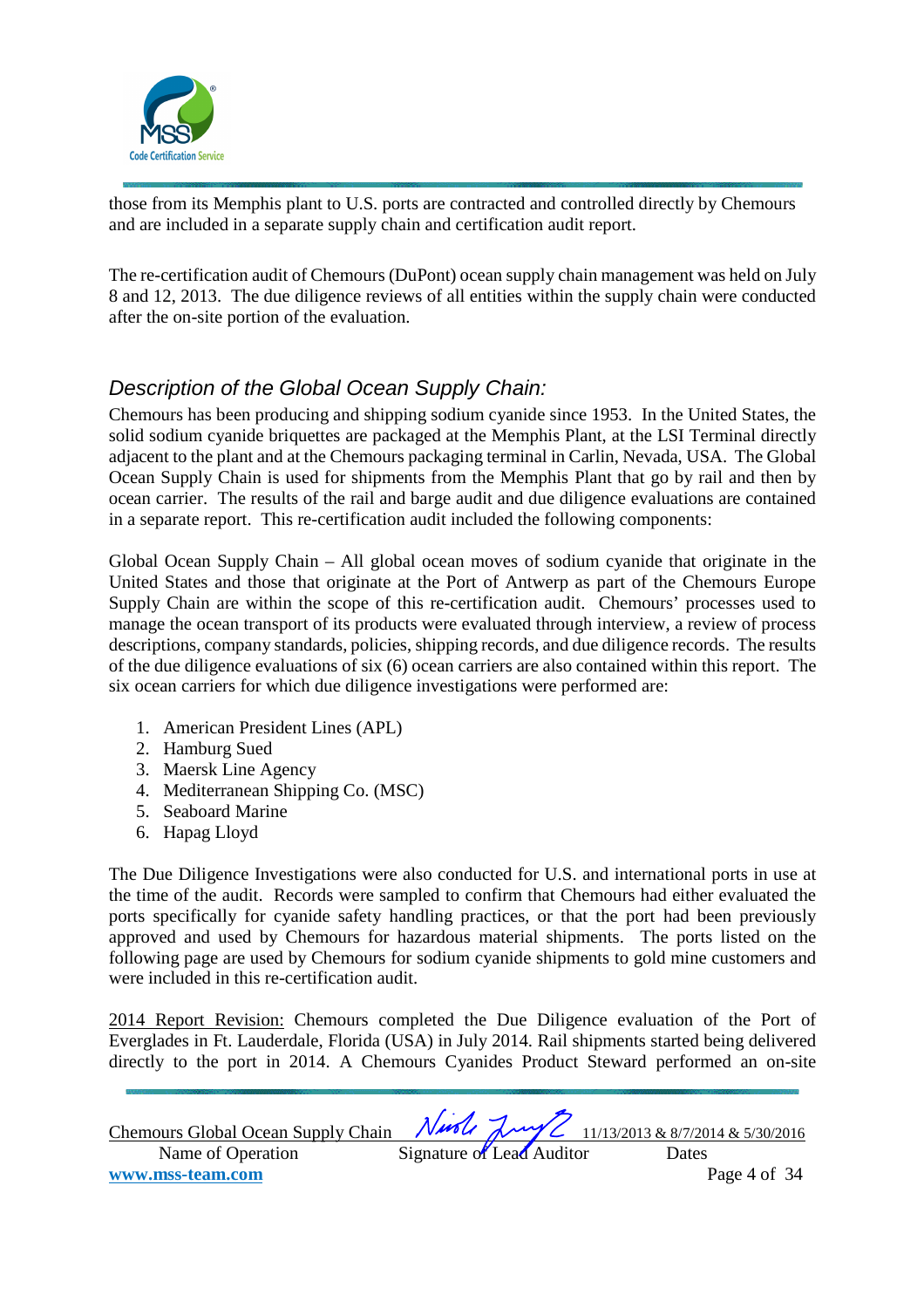

assessment of the Port of Everglades in July 2014 and concluded that port operations and rail head operations are in alignment with ICMI Cyanide Code requirements. Security, handling practices, emergency response, and hazardous material handling capabilities were deemed to be appropriate and acceptable. The Chemours Due Diligence assessment report was used as a basis for the addition of the Port of Everglades to this certified Global Ocean Supply Chain.

*2016 Report Revision: A Chemours Cyanides Product Steward completed the on-site Due Diligence assessments of the Port of Manzanillo (Mexico) in September 2015. The Port of Veracruz was assessed by the Product Steward in October 2015. Both ports were found to have safe and acceptable operations that are in alignment with ICMI Cyanide Code requirements. Security, handling practices, emergency response, and hazardous material handling capabilities were deemed to be appropriate and acceptable. Cyanide safety training was provided to both ports. The Chemours Due Diligence assessment reports were used as a basis for the addition of these ports to the certified Global Ocean Supply Chain.* 

| <b>Name of Port</b>         | <b>Country</b>       |
|-----------------------------|----------------------|
| Angamos (Mejilliones)       | Chile                |
| Antofagasta                 | Chile                |
| Antwerp                     | Belgium              |
| Arica                       | Chile                |
| Balboa                      | Panama               |
| Becancour, Quebec           | Canada               |
| Belem (Vila do Conde)       | <b>Brazil</b>        |
| <b>Buenos Aires</b>         | Argentina            |
| Callao                      | Peru                 |
| Caucedo                     | Dom Republic         |
| Chacabuco                   | Chile                |
| Colon                       | Panama               |
| Corinto                     | Nicaragua            |
| Cortes                      | Honduras             |
| Deseado                     | Argentina            |
| Everglades - Ft. Lauderdale | <b>USA</b>           |
| Iquique                     | Chile                |
| Kingston                    | Jamaica              |
| Long Beach, CA              | <b>United States</b> |
| Los Angeles, CA             | <b>United States</b> |
| <b>Manzanillo</b>           | <b>Mexico</b>        |

The following ports are used by Chemours for sodium cyanide shipments to gold mine customers:

Chemours Global Ocean Supply Chain  $\sqrt{1/100}$   $\sqrt{1/10}$   $\sqrt{1/13/2013}$  & 8/7/2014 & 5/30/2016 Name of Operation Signature of Lead Auditor Dates **www.mss-team.com** Page 5 of 34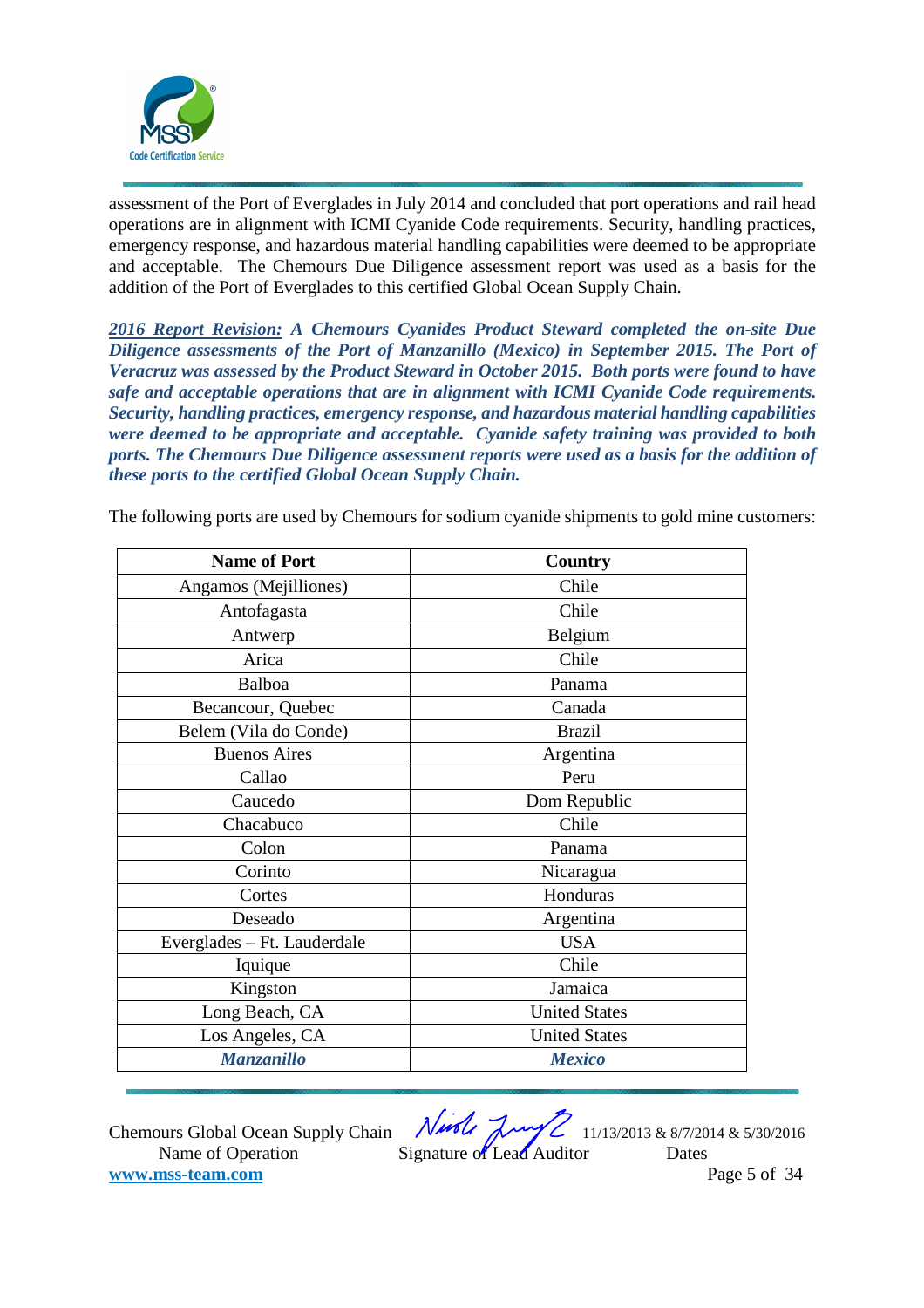

| <b>Name of Port</b> | Country              |
|---------------------|----------------------|
| Miami, FL           | <b>United States</b> |
| Montreal            | Canada               |
| New Orleans, LA     | <b>United States</b> |
| Quetzal             | Guatemala            |
| Rio De Janeiro      | <b>Brazil</b>        |
| Rio Haina           | Dominican Republic   |
| Salvador            | <b>Brazil</b>        |
| San Antonio         | Chile                |
| <b>Santos</b>       | <b>Brazil</b>        |
| Santo Tomas         | Guatemala            |
| Seattle, WA         | <b>United States</b> |
| San Pedro, CA       | <b>United States</b> |
| Savannah, GA        | <b>United States</b> |
| Valparaiso          | Chile                |
| <b>Veracruz</b>     | <b>Mexico</b>        |
| Vitoria             | <b>Brazil</b>        |

Chemours Global Ocean Supply Chain  $\sqrt{1/100}$   $\sqrt{1/10}$   $\sqrt{1/13/2013}$  & 8/7/2014 & 5/30/2016 Name of Operation Signature of Lead Auditor Dates **www.mss-team.com** Page 6 of 34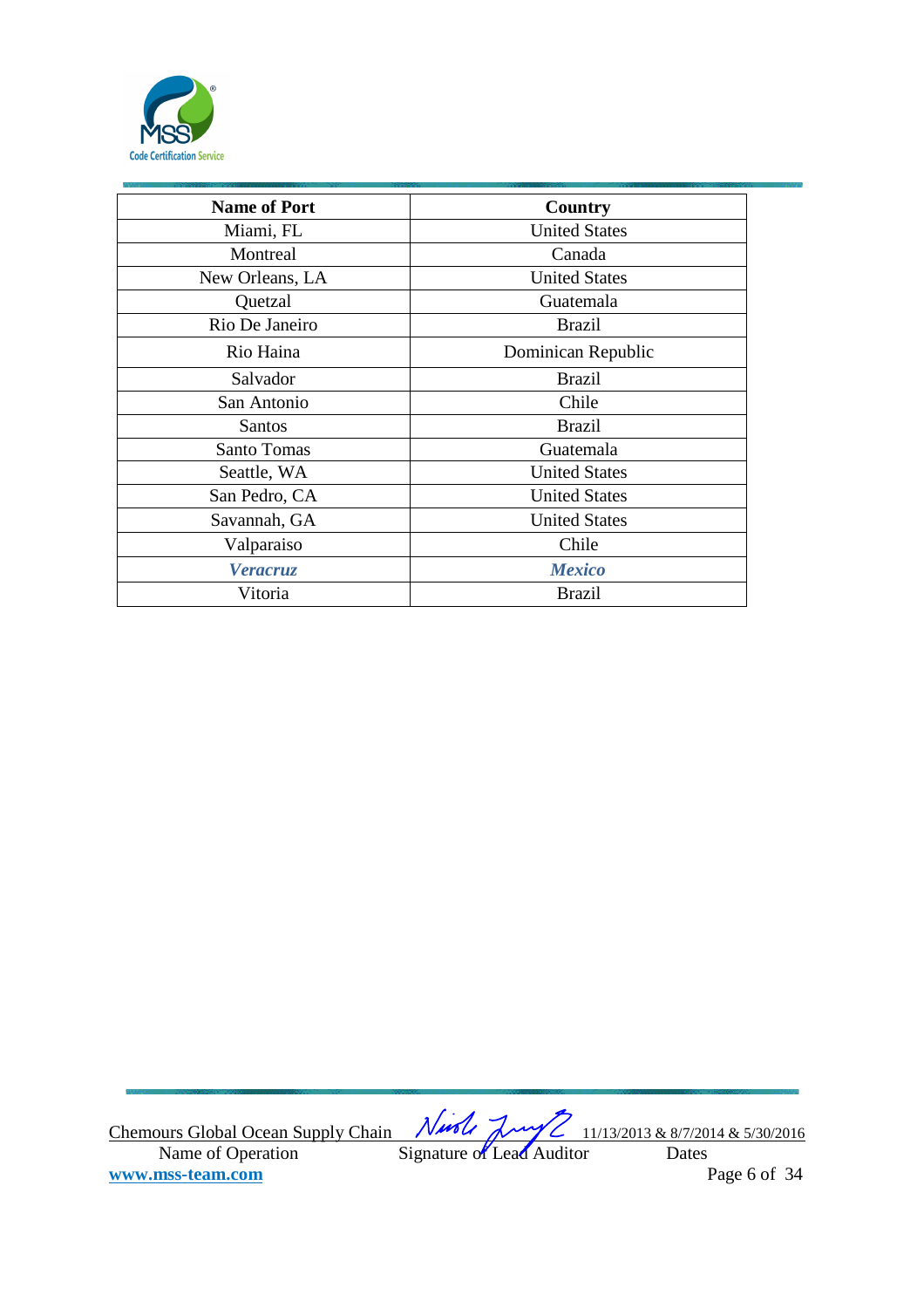

# Global Ocean Supply Chain - Auditor's finding and attestation

The on-site portion of the audit was performed at the Chemours Sourcing and Logistics building in Wilmington, Delaware – USA. The audit was performed by an independent third-party auditor who was pre-approved by the ICMI as a Lead Auditor for all types of Code audits and as a technical expert for Code audits of cyanide transportation and production operations.

The re-certification audit of Chemours Global Ocean supply chain management operations was conducted on-site with additional reviews of due diligence information following the on-site audit activity. The supply chain management processes and the due diligence reviews of ocean carriers, ports, and rail partners utilized by the ocean carriers were conducted in accordance with the agreed audit plan and due diligence documentation requirements.

Cyanide transportation management practices for the Chemours ocean carrier and rail management organizations were evaluated against the Cyanide Code requirements documented in the *ICMI Cyanide Code*, *ICMI Cyanide Code Transportation Protocol*, and the *ICMI Auditor Guidance for Use of the Cyanide Transportation Verification Protocol*. Chemours internal Standards, Policies, Practices, and Procedures regarding the management of the Cyanide Transportation Supply Chain were reviewed. The audit was conducted through discussions and interviews with multiple individuals in cross-functional roles at Chemours. Additionally, records regarding carrier selection, ongoing carrier performance evaluations, incident tracking, equipment maintenance, security measures, port evaluations, shipment tracking, cargo labeling practices, shipping documentation, community involvement, and emergency response records were randomly sampled and found to be acceptable. Confirmation was made that each port included in this report underwent an on-site due diligence evaluation.

Chemours Global Ocean Supply Chain  $\sqrt{1/100}$   $\sqrt{1/10}$   $\sqrt{1/13/2013}$  & 8/7/2014 & 5/30/2016 Name of Operation Signature of Lead Auditor Dates **www.mss-team.com** Page 7 of 34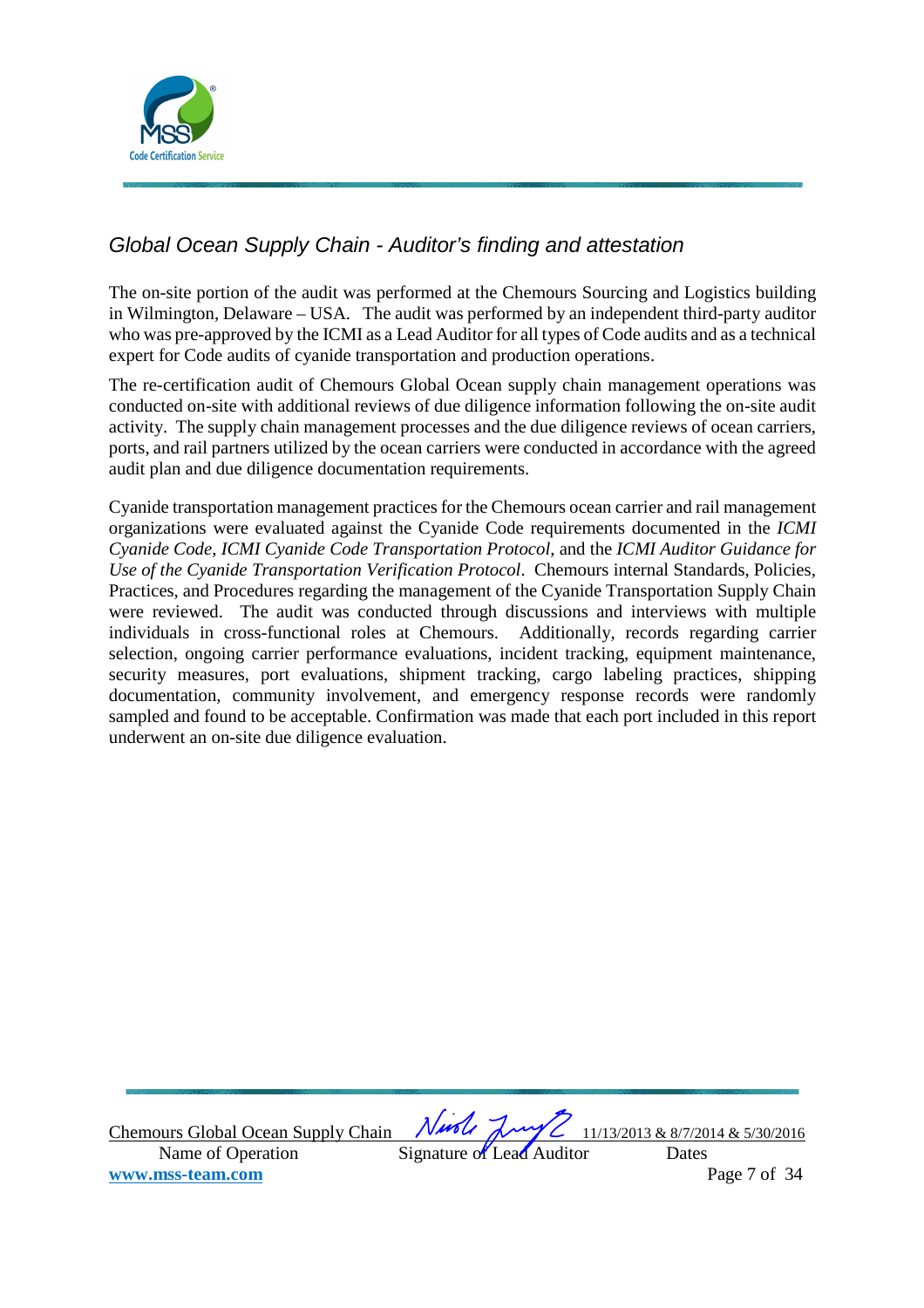

# **Global Ocean Supply Chain - Auditor's Finding**

The Chemours Global Ocean Supply Chain is in **FULL COMPLIANCE** with the International Cyanide Management Code.

This supply chain has not experienced any significant cyanide incidents, releases, exposures since the previous ICMI Cyanide Code audit in 2010. The supply chain was found to have been in compliance with the Cyanide Code since the previous certification audit.

| <b>Audit Company:</b>     | MSS Code Certification Service, a Division of |
|---------------------------|-----------------------------------------------|
|                           | Management System Solutions, Inc.             |
|                           | www.mss-team.com                              |
| Lead / Technical Auditor: | Nicole Jurczyk                                |
|                           | E-mail: CodeAudits@mss-team.com               |
| Date(s) of Audit:         | July 8, 12, and August 19, 2013               |

I attest that I meet the criteria for knowledge, experience and conflict of interest for Code Verification Audit Team Leader, established by the International Cyanide Management Institute and that all members of the audit team meet the applicable criteria established by the International Cyanide Management Institute for Code Verification Auditors.

I attest that the Audit Reports accurately describe the findings of the verification audit. I further attest that the verification audit was conducted in a professional manner in accordance with the International Cyanide Management Code Verification Protocol for Cyanide Transportation Operations and using standard and accepted practices for health, safety and environmental audits.

| Chemours Global Ocean Supply Chain Night Lynn 2013 & 8/7/2014 & 5/30/2016 |  |                           |      |
|---------------------------------------------------------------------------|--|---------------------------|------|
| Name of Facility                                                          |  | Signature of Lead Auditor | Date |

Chemours Global Ocean Supply Chain  $\sqrt{1/100}$   $\sqrt{1/10}$   $\sqrt{1/13/2013}$  & 8/7/2014 & 5/30/2016 Name of Operation Signature of Lead Auditor Dates **www.mss-team.com** Page 8 of 34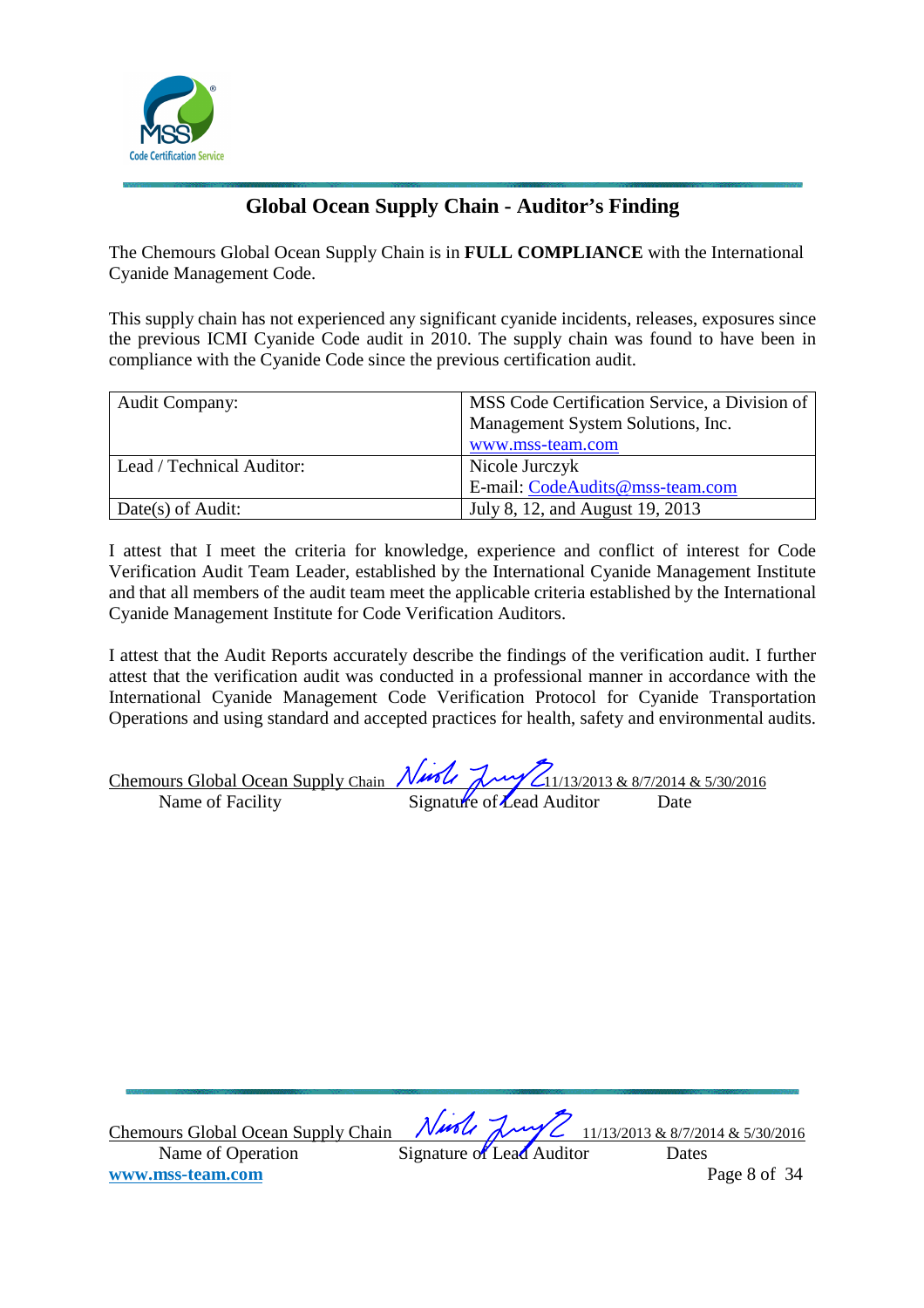

# **Consignor Summary**

# Operational & Audit Information for Consignor

The Chemours Corporate Sourcing & Logistics group located in Wilmington, Delaware manages the domestic and international transportation of sodium cyanide. The Ocean Transport Procurement Group has overall responsibility and authority for coordinating ocean carrier selection, safety, security, and quality performance tracking, ocean carrier contracts, route selection, booking of shipments, shipment tracking, and incident investigation.

Cyanide Product Stewards within the Chemours Cyanides Business coordinate activities associated with route risk evaluation when customers are originally established and again at established frequencies. The Product Stewards also coordinate community communications, training sessions, port evaluations, customer evaluations, and package & label reviews. Corporate Emergency Response Specialists work together with the Chemours Cyanides Business to coordinate emergency response planning procedures, preparation and maintenance of emergency equipment, training of Chemours emergency response personnel, and evaluation of plans and procedures through periodic emergency response drills.

Chemours maintains formal standards, policies, guidelines, and procedures for ensuring Distribution Safety. Chemours Corporate standards exist for Incident Prevention, Emergency Response, Transportation Risk Assessment, Distribution Regulatory Compliance, and Training, and Distribution Handling & Storage. In addition, the Sourcing & Logistics Groups maintain desk manuals with specific procedures for the procurement of transportation services and the management of carriers.

Chemours Global Ocean Supply Chain  $\sqrt{1/100}$   $\sqrt{1/10}$   $\sqrt{1/13/2013}$  & 8/7/2014 & 5/30/2016 Name of Operation Signature of Lead Auditor Dates **www.mss-team.com** Page 9 of 34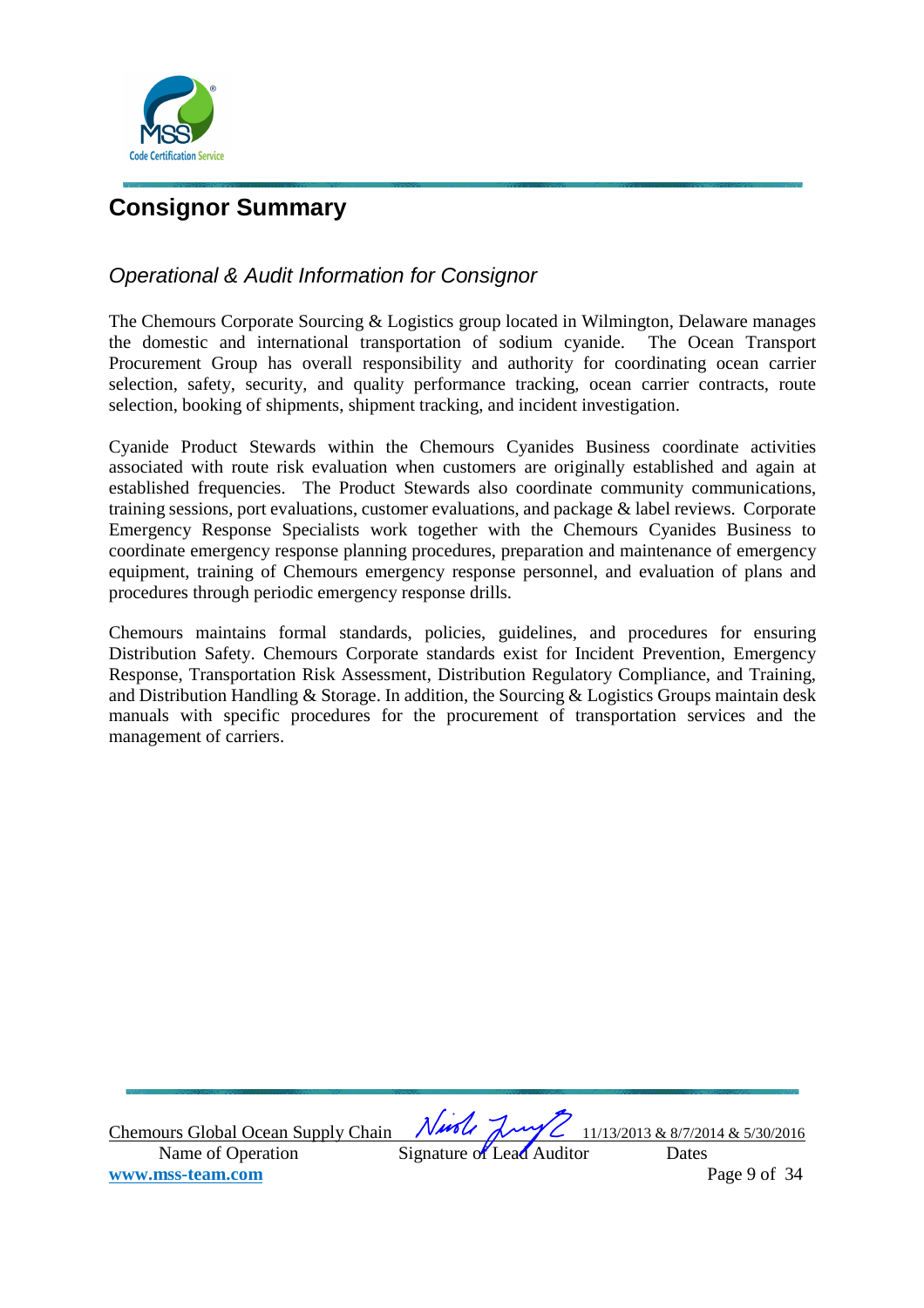

Personnel interviewed during the 2013 on-site audit and Global Ocean Transport Due Diligence Investigations:

| <b>Transport Practice</b><br>Discussed $\rightarrow$<br><b>Audit Participants</b> | Route selection Risk Assessment<br>11 | Driver / Operator Training &<br>Qualifications<br>1.2 | <b>Equipment Suitability</b><br>1.3 | 1.4 Safety Program & Preventive<br>Maintenance | Ocean Transport<br>1.5 | 1.6 Tracking of shipments | 2.1 Interim Storage | <b>Emergency Response</b><br>3.1-3.5 | <b>Supply Chain Management - General</b><br>Discussions |
|-----------------------------------------------------------------------------------|---------------------------------------|-------------------------------------------------------|-------------------------------------|------------------------------------------------|------------------------|---------------------------|---------------------|--------------------------------------|---------------------------------------------------------|
| International<br>Transportation<br>Procurement Manager<br>(Ocean Transport)       | $\mathbf X$                           |                                                       |                                     |                                                | $\mathbf X$            | $\mathbf X$               |                     | $\mathbf X$                          | $\mathbf X$                                             |
| Marine Procurement<br>(Ocean Transport)                                           | $\mathbf X$                           |                                                       |                                     |                                                | $\mathbf X$            | $\mathbf X$               |                     | $\mathbf X$                          | $\mathbf X$                                             |
| Product Stewardship<br>Manager, North America<br>Cyanides                         | $\mathbf X$                           |                                                       |                                     |                                                |                        |                           | $\mathbf X$         | $\mathbf{X}$                         |                                                         |
| <b>Cyanide Business Global</b><br>Product Stewardship<br>Manager                  | $\mathbf X$                           | $\mathbf X$                                           | $\mathbf X$                         | $\mathbf X$                                    |                        | $\mathbf X$               | $\mathbf X$         | $\mathbf X$                          | $\mathbf X$                                             |
| Logistics Leader,<br><b>Cyanides Business</b>                                     |                                       |                                                       | $\mathbf X$                         | $\mathbf X$                                    |                        | $\mathbf X$               |                     | $\mathbf X$                          | $\mathbf X$                                             |
| <b>Emergency Response</b><br>Specialist                                           |                                       |                                                       |                                     |                                                |                        |                           |                     | $\mathbf X$                          |                                                         |
| Safety, Health &<br>Environmental Manager-<br>Sourcing & Logistics                |                                       |                                                       |                                     |                                                |                        |                           |                     | $\mathbf X$                          | $\mathbf X$                                             |
| <b>Internal Chemours</b><br>Hazmat Consultant                                     |                                       | $\mathbf X$                                           |                                     |                                                | $\mathbf X$            |                           |                     |                                      |                                                         |

Chemours Global Ocean Supply Chain  $\sqrt{1/100}$   $\sqrt{1/10}$   $\sqrt{1/13/2013}$  & 8/7/2014 & 5/30/2016 Name of Operation Signature of Lead Auditor Dates **www.mss-team.com** Page 10 of 34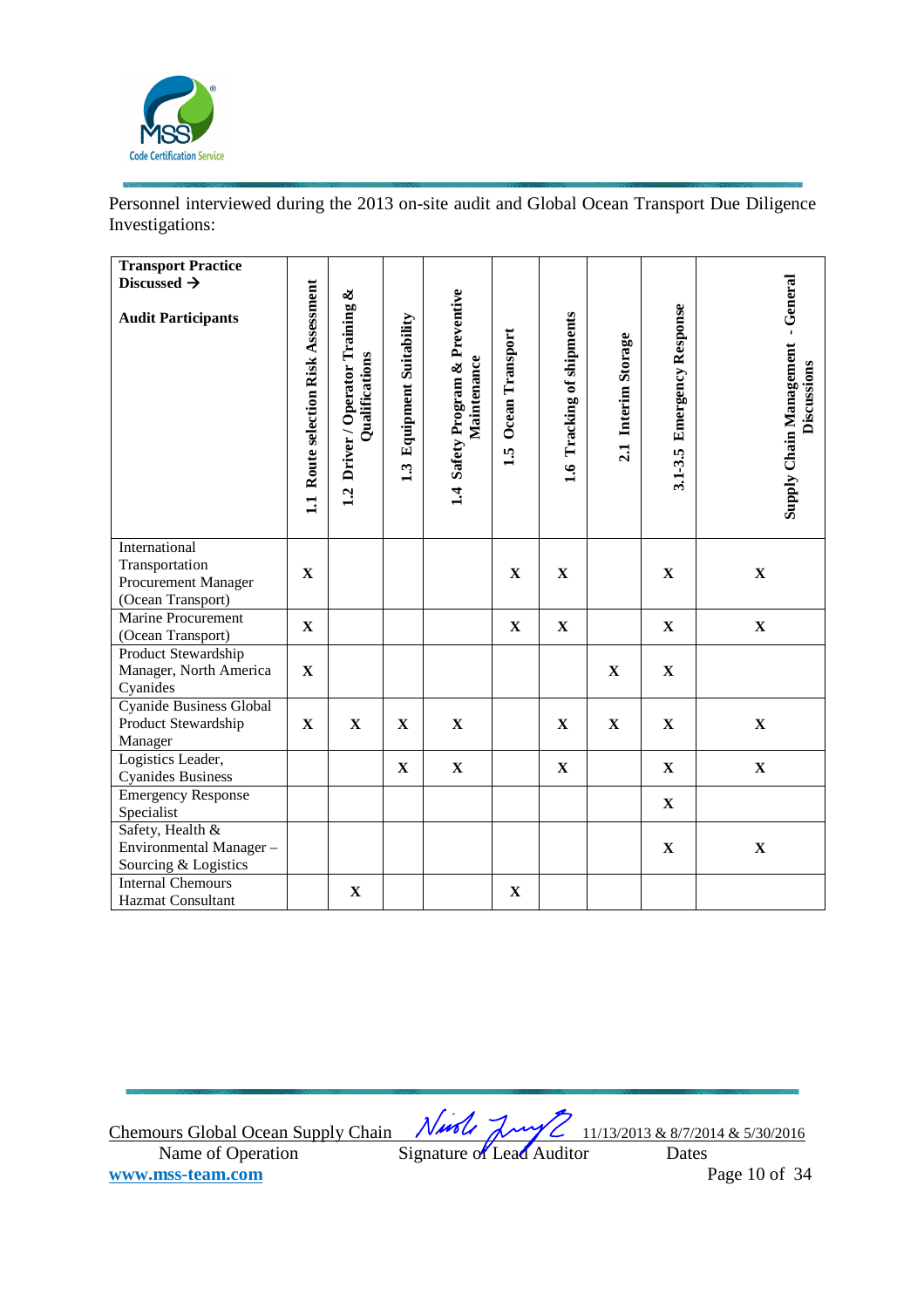

Description of Consignor's role in ensuring compliance of its carriers

| <b>1. TRANSPORT:</b>           | Transport cyanide in a manner that minimizes the potential for<br>accidents and releases.          |                               |  |  |  |
|--------------------------------|----------------------------------------------------------------------------------------------------|-------------------------------|--|--|--|
| <b>Transport Practice 1.1:</b> | Select cyanide transport routes to minimize the potential for<br>accidents and releases.           |                               |  |  |  |
| The operation is               | $\blacksquare$ in full compliance with<br>in substantial compliance with<br>not in compliance with | <b>Transport Practice 1.1</b> |  |  |  |

*Summarize the basis for this Finding:* 

Chemours maintains formal standards, policies, guidelines, and procedures for ensuring Distribution Safety. Chemours Corporate standards exist for Incident Prevention, Emergency Response, Transportation Risk Assessment, Distribution Regulatory Compliance, and Training, and Distribution Handling & Storage.

Interviews were conducted to confirm that before Chemours initially qualifies a new customer for sodium cyanide, they follow a standard practice which is called the "First Order Process". Regional Cyanide Product Stewards evaluate the new customer for their ability to safely use and store material. They also evaluate the possible routes that can be used to transport the cyanide from Chemours to the customer site. This evaluation of the route includes consideration of population densities, infrastructure issues, pitch and grade of roads, and prevalence and proximity of water bodies. The route evaluation includes an evaluation of all portions of the route including rail transport, origination and destination rail yards, ocean carrier transport, ports, and barges, when applicable. The risks associated with the route used to bring cyanide from Chemours to a customer are evaluated as part of the First Order Process when the initial contract with the customer is established. The route assessment is performed by the Product Stewardship function within the Chemours Cyanides Business. Any necessary risk-mitigation measures are identified and defined during this First Order Process. Examples of risk mitigation measures were evaluated and found to be acceptable during the audit.

Routes are re-evaluated periodically, usually during customer visits. A review of records and the results of interviews show that routes are re-evaluated at least every three years, or more frequently if necessary. Additionally, Chemours has a very formal Product Stewardship Review process in which all aspects of cyanide product stewardship (labeling, product trail, use or transportation incidents, MSDS, etc.) are reviewed at least every three years.

| Chemours Global Ocean Supply Chain Night Laws 11/13/2013 & 8/7/2014 & 5/30/2016 |                           |  |               |
|---------------------------------------------------------------------------------|---------------------------|--|---------------|
| Name of Operation                                                               | Signature of Lead Auditor |  | Dates         |
| www.mss-team.com                                                                |                           |  | Page 11 of 34 |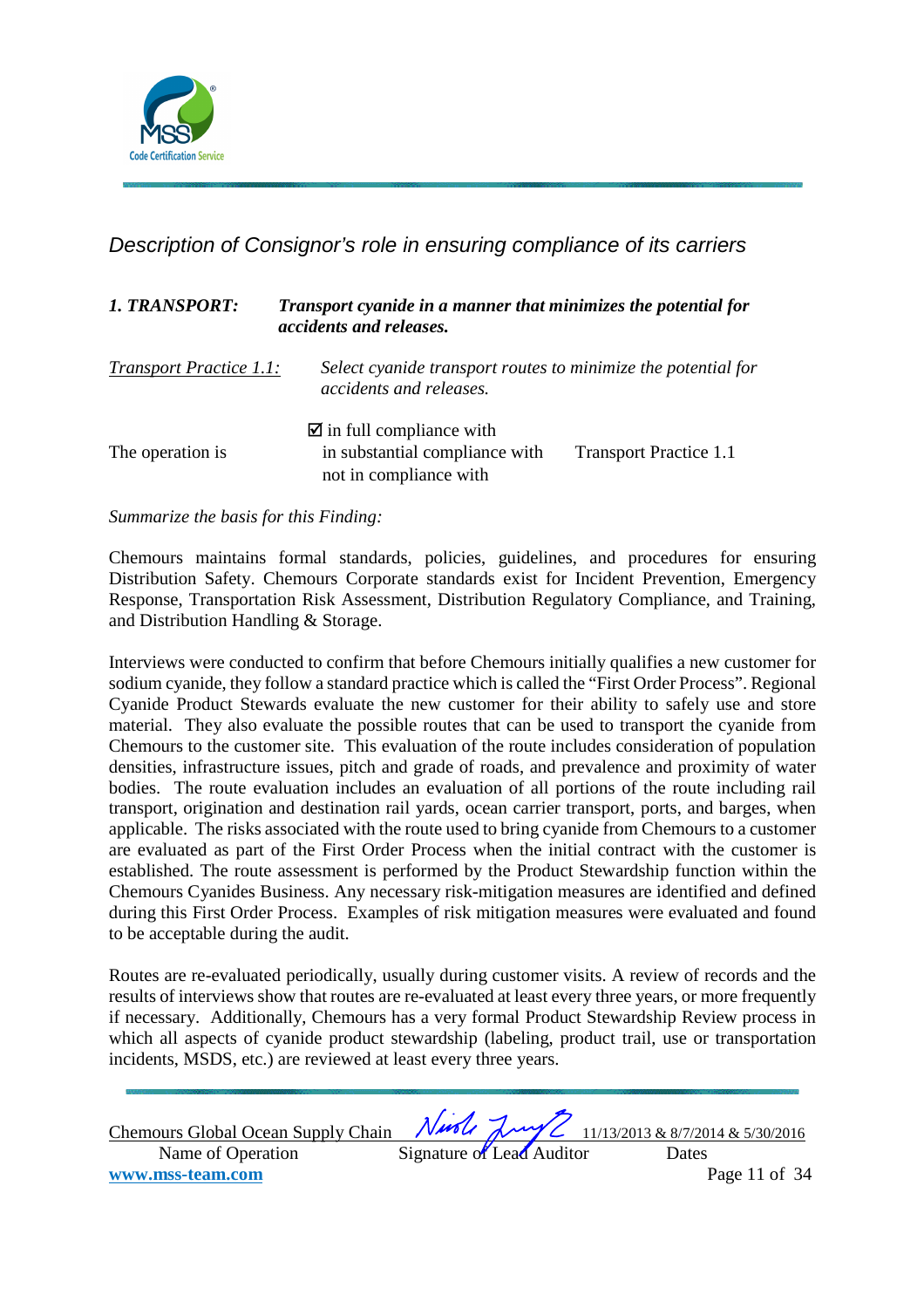

Chemours trains community responders and hospitals in Memphis, Tennessee, at international ports, and at customer sites. Records of community interactions / training sessions were reviewed and found to be acceptable. Each port and each ocean carrier within the scope of this report underwent a due diligence evaluation to confirm compliance with ICMI Cyanide Code requirements. Site evaluation reports were available for each of the ports used by Chemours for the global ocean transport of cyanide. Mainline and short-line railroads used by the ocean carriers were also included in the Due Diligence evaluations.

The primary risks with the ocean transportation supply chain relate to the possibility of losing track of a shipment due to a trans-shipment or other factors, or the risk of having a container opened enroute by a person who has not been trained in cyanide safety. Chemours' overall selection of the routing for shipments gives very strong preference to routing that does not involve a transshipment step (transferring the shipment from one carrier to another en-route). In addition to the care taken to avoid trans-shipment situations in the routing process, Chemours contracts with a freight forwarding company to arrange and then track shipments closely. Information regarding Chemours' ability to track ocean shipments was reviewed during the audit and was found to be suitable for mitigating the risk of losing track of a specific shipment. In order to reduce the chance that an unauthorized or untrained person may open an inter-modal container, the containers are sealed. Records that included the information on container seals were reviewed for each of the ocean carriers for the time period 2011 through 2013. Information on the shipping records was appropriate and no problems were evident.

Chemours uses its formal standards, policies, guidelines, formal contracts with safety, health, environmental, and security terms and conditions to ensure that cyanide is appropriately handled and transported by its transportation partners.

*Transport Practice 1.2 Ensure that personnel operating cyanide handling and transport equipment can perform their jobs with minimum risk to communities and the environment.* 

 $\blacksquare$  in full compliance with The operation is  $\qquad \qquad$  in substantial compliance with Transport Practice 1.2 not in compliance with

*Summarize the basis for this Finding:* 

This requirement does not apply to Chemours for this supply chain.

Chemours Global Ocean Supply Chain  $\sqrt{1/100}$   $\sqrt{1/10}$   $\sqrt{1/13/2013}$  & 8/7/2014 & 5/30/2016 Name of Operation Signature of Lead Auditor Dates **www.mss-team.com** Page 12 of 34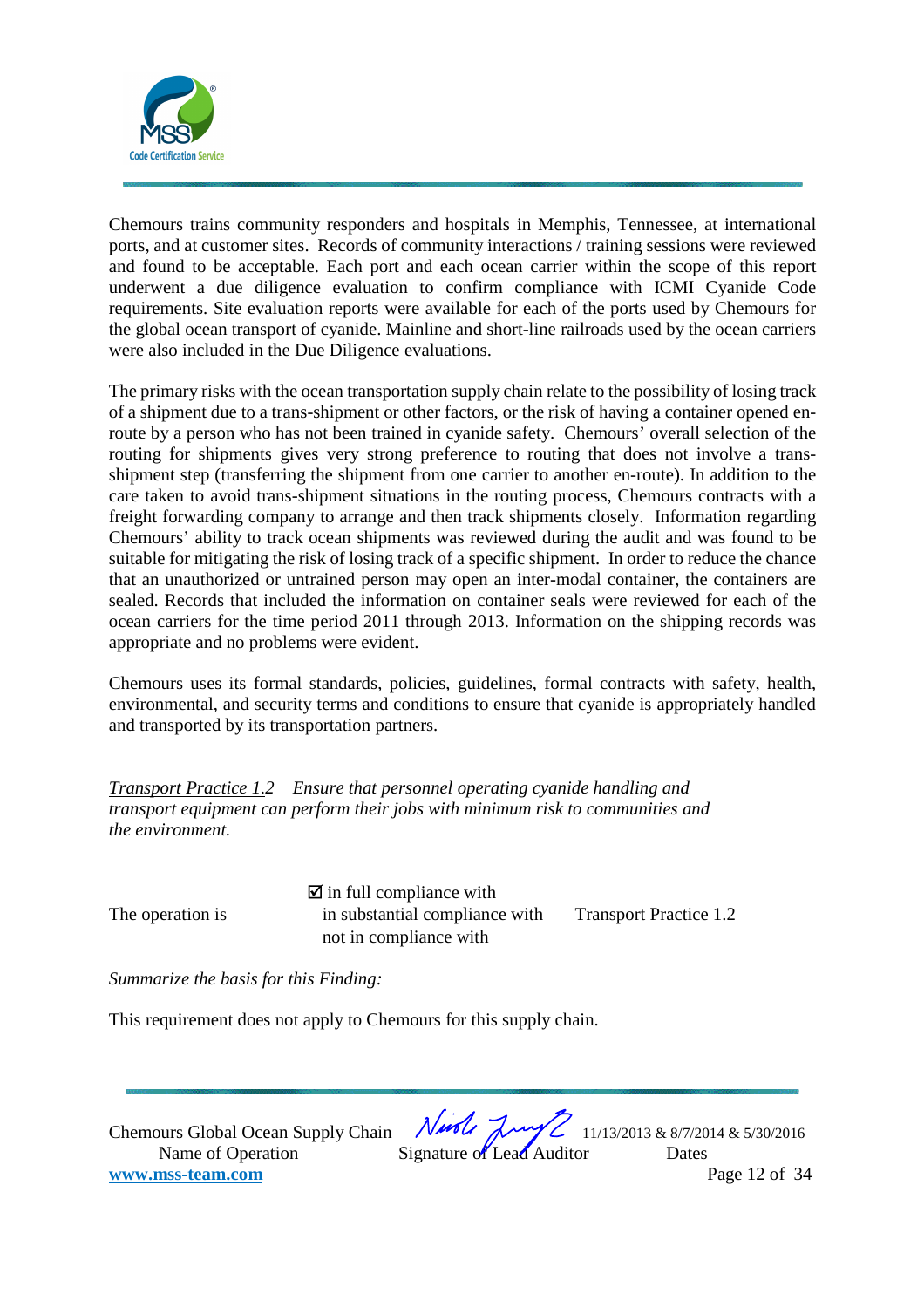

| <b>Transport Practice 1.3:</b> | Ensure that transport equipment is suitable for the cyanide<br>shipment.                           |                               |  |  |
|--------------------------------|----------------------------------------------------------------------------------------------------|-------------------------------|--|--|
| The operation is               | $\blacksquare$ in full compliance with<br>in substantial compliance with<br>not in compliance with | <b>Transport Practice 1.3</b> |  |  |

## *Summarize the basis for this Finding:*

Chemours ensures authorized packages are used for solid sodium cyanide. Package specifications were reviewed during the 2013 audit and were found to be compliant.

The Chemours packaging operation (LSI) was audited and certified to the ICMI Cyanide Code using the ICMI Cyanide Code Production Protocol in 2006, 2009, and again in 2012. Checklists and procedures used to load inter-modal containers require an inspection of the cargo and containers to ensure that all equipment is deemed to be safe for transport. LSI maintains procedures for loading intermodal containers. The shipments of bulk and semi-bulk packages in inter-modal containers are standard weights and standard blocking and bracing configurations are used. Shipping paperwork and packing checklists were reviewed during this 2013 audit to confirm that shipment weights were consistent and acceptable.

| <b>Transport Practice 1.4:</b> |                                                                                                    | Develop and implement a safety program for transport of cyanide. |
|--------------------------------|----------------------------------------------------------------------------------------------------|------------------------------------------------------------------|
| The operation is               | $\blacksquare$ in full compliance with<br>in substantial compliance with<br>not in compliance with | <b>Transport Practice 1.4</b>                                    |

## *Summarize the basis for this Finding:*

Appropriate placards are displayed on all four sides of the inter-modal containers. Intermodal containers were available for review during the due diligence evaluations. Additionally, the International Maritime Organization (IMO) requirement for the marine pollutant signage to be posted on the container was also observed as being properly placed on the inter-modal container. All documentation (procedures and checklists) require for proper placarding (all 4 sides) to be confirmed prior to the inter-modal container being released. These procedures and practices were audited when the LSI shipping methods were observed during the re-certification audit in 2012 and again during 2013 supply chain auditing activities.

Intermodal Cartage employees at the LSI packaging facility transport inter-modal containers from Memphis, TN to the local railheads where the ocean carriers take over responsibility of the cargo. Railhead operations were evaluated as part of the Chemours Rail Supply Chain certification audit.

| <b>Chemours Global Ocean Supply Chain</b> |                           |  | Nuole Luy 2 11/13/2013 & 8/7/2014 & 5/30/2016 |
|-------------------------------------------|---------------------------|--|-----------------------------------------------|
| Name of Operation                         | Signature of Lead Auditor |  | Dates                                         |
| www.mss-team.com                          |                           |  | Page 13 of 34                                 |
|                                           |                           |  |                                               |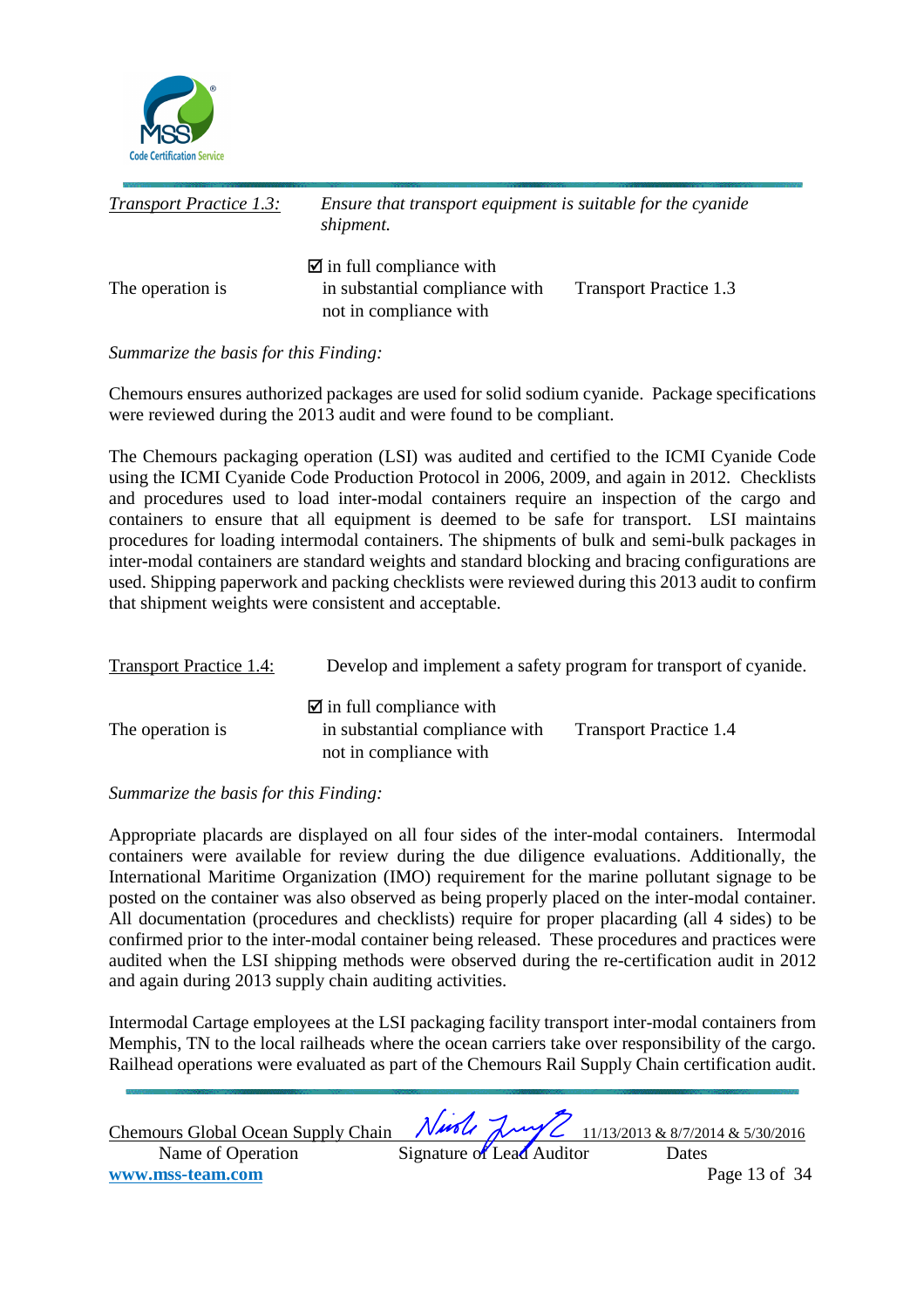

All railroads used in this supply chain by the ocean carriers were also evaluated through a Due Diligence evaluation and confirmation was made that operations are in alignment with ICMI Cyanide Code requirements. Details regarding the individual railroads are contained within the Chemours US/Canada Rail & Barge Supply Chain report.

| <b>Transport Practice 1.5:</b> | Follow international standards for transportation of cyanide by sea<br>and air. |                               |
|--------------------------------|---------------------------------------------------------------------------------|-------------------------------|
|                                | $\blacksquare$ in full compliance with                                          |                               |
| The operation is               | in substantial compliance with<br>not in compliance with                        | <b>Transport Practice 1.5</b> |

## *Summarize the basis for this Finding:*

Chemours ships its sodium cyanide on main line ocean carriers that have demonstrated safety programs and safe performance. The ocean carriers sign standard contractual agreements that require that the carrier adhere to applicable regulations and have "organized safety programs." Contracts were reviewed during the audit and this standard clause appears in the ocean carrier contract. Each carrier was asked for information regarding fulfillment of ICMI Cyanide Code requirements using a customized ICMI transportation protocol. Responses and information provided by all ocean carriers was deemed to be appropriate by the  $3<sup>rd</sup>$ -party auditor.

The Chemours Ocean Carrier contracts require that all transportation is conducted in accordance with all regulatory requirements. This includes U.S. Department of Transportation and IMDG requirements.

The ocean routes are chosen by the ocean carriers. Destination ports are evaluated by the Chemours Regional Product Steward for Cyanides as part of the First Order Process. This is done prior to the first shipment of product to a new location. The Chemours Cyanides Business Regional and Global Product Stewards were interviewed as part of this evaluation. Records were available to show that port evaluations had been conducted at each of the U.S. and international ports used in this Supply Chain. Short-line railroads used to service the ports in some locations were also included in the port evaluation process. Chemours has also concluded that the Homeland Security and U.S. Coast Guard infrastructure that is available to assist ports with regard to security and emergency response is sufficient to conclude that ICMI Cyanide Code requirements are fulfilled.

The auditor concluded that Chemours has effective processes for ensuring that U.S. and international ports have demonstrated appropriate safety, security, and road infrastructure prior to being approved for hazardous material shipments.

| Chemours Global Ocean Supply Chain Night Laws 2 11/13/2013 & 8/7/2014 & 5/30/2016 |                           |               |  |
|-----------------------------------------------------------------------------------|---------------------------|---------------|--|
| Name of Operation                                                                 | Signature of Lead Auditor | Dates         |  |
| www.mss-team.com                                                                  |                           | Page 14 of 34 |  |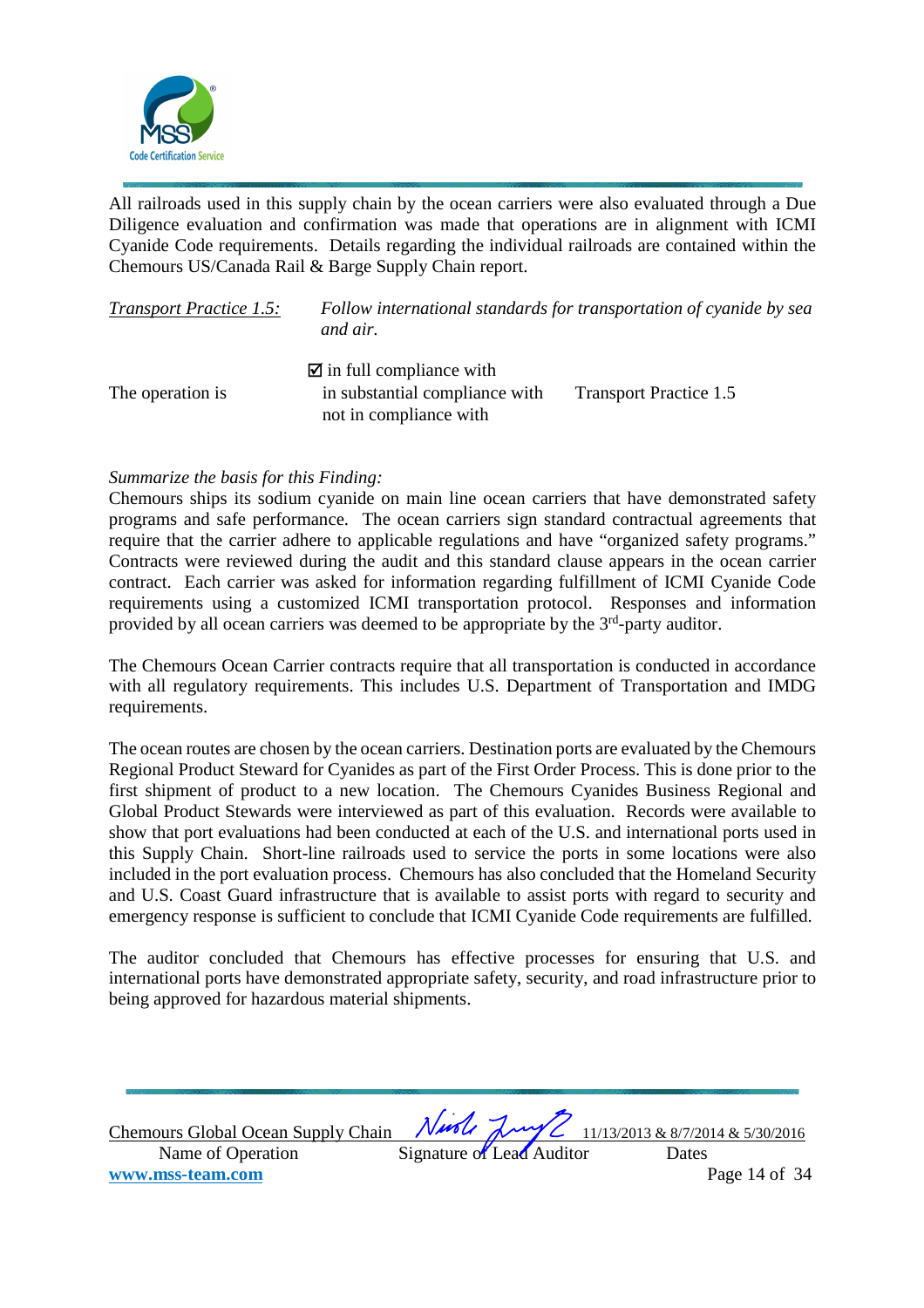

As recommended by the ICMI *Auditor Guidance for the Use of the Cyanide Transportation Verification Protocol,* specific information regarding this practice is addressed below:

- a) The Chemours packaging specifications were reviewed as part of the verification audit and were found to be conformant to the packaging requirements of the IMDG Code.
- b) Packaging for drums and IBCs reviewed as part of the due diligence evaluation were appropriately marked and were found to be compliant with Chapter 5.2 of the IMDG Code requirements.
- c) Packaging for drums and IBCs reviewed as part of the due diligence evaluation were appropriately labeled and were found to be compliant with Chapter 5.2 of the IMDG Code requirements.
- d) Loaded inter-modal containers were evaluated and were found to be marked and placarded in accordance with the IMDG Code.
- e) Shipping documents were reviewed for a sample of cyanide shipments from 2011 through 2013 for each ocean carrier used in this supply chain. All information required by the IMDG Code is required as standard practice on Chemours shipping paperwork.
- f) The container packing certificates from 2011, 2012, and 2013 shipments were reviewed during the audit as part of the overall evaluation of shipping papers. All information was found to be conformant to IMDG Code requirements.
- g) Chemours maintains records which show that the ocean transport is conducted in compliance with all international and U.S. Department of Transportation (DOT) requirements (records including valid SOLAS certificates). The ocean carriers confirmed to Chemours that they have cyanide emergency response information available on board each vessel.
- h) Chemours maintains records which show that the ocean transport is conducted in compliance with all international and U.S. Department of Transportation (DOT) requirements.

Chemours Global Ocean Supply Chain  $\sqrt{1/100}$   $\sqrt{1/10}$   $\sqrt{1/13/2013}$  & 8/7/2014 & 5/30/2016 Name of Operation Signature of Lead Auditor Dates **www.mss-team.com** Page 15 of 34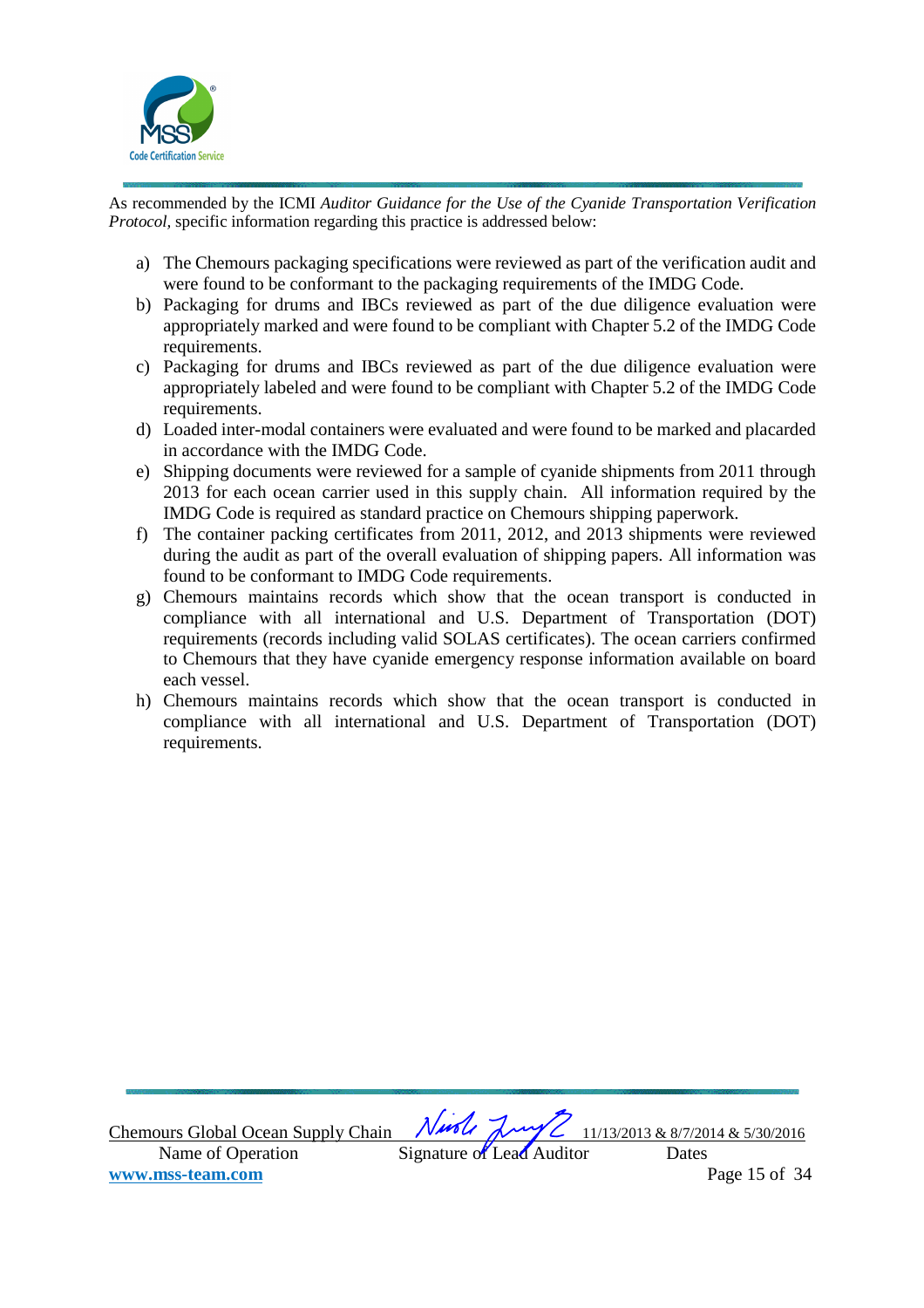

| Transport Practice 1.6: | Track cyanide shipments to prevent losses during transport.                                        |                               |
|-------------------------|----------------------------------------------------------------------------------------------------|-------------------------------|
| The operation is        | $\blacksquare$ in full compliance with<br>in substantial compliance with<br>not in compliance with | <b>Transport Practice 1.6</b> |

*Summarize the basis for this Finding:*

Chemours works together with its freight forwarder to track shipments using a secure web-based shipment tracking system. Appropriate action is taken to ensure that cyanide shipments keep moving, stay on pre-designated routes, and that location can always be confirmed. Email communications containing database tracking information was reviewed during the audit and confirmation was made that shipments are being tracked continuously and that Chemours normally has access to "real-time" information regarding the location and status of its shipments of cyanide. Shipping paperwork from 2011 through 2013 was reviewed and was found to be conformant to ICMI Cyanide Code requirements, including chain of custody requirements. The following documentation is used to track inventory and movement of cyanide: bills of lading and shipping papers indicating the number of packages and amount of material. The abovementioned documents were reviewed during the audit. Ocean carriers reported that they maintain databases with MSDS information for the products they carry.

Chemours Global Ocean Supply Chain  $\sqrt{1/100}$   $\sqrt{1/10}$   $\sqrt{1/13/2013}$  & 8/7/2014 & 5/30/2016 Name of Operation Signature of Lead Auditor Dates **www.mss-team.com** Page 16 of 34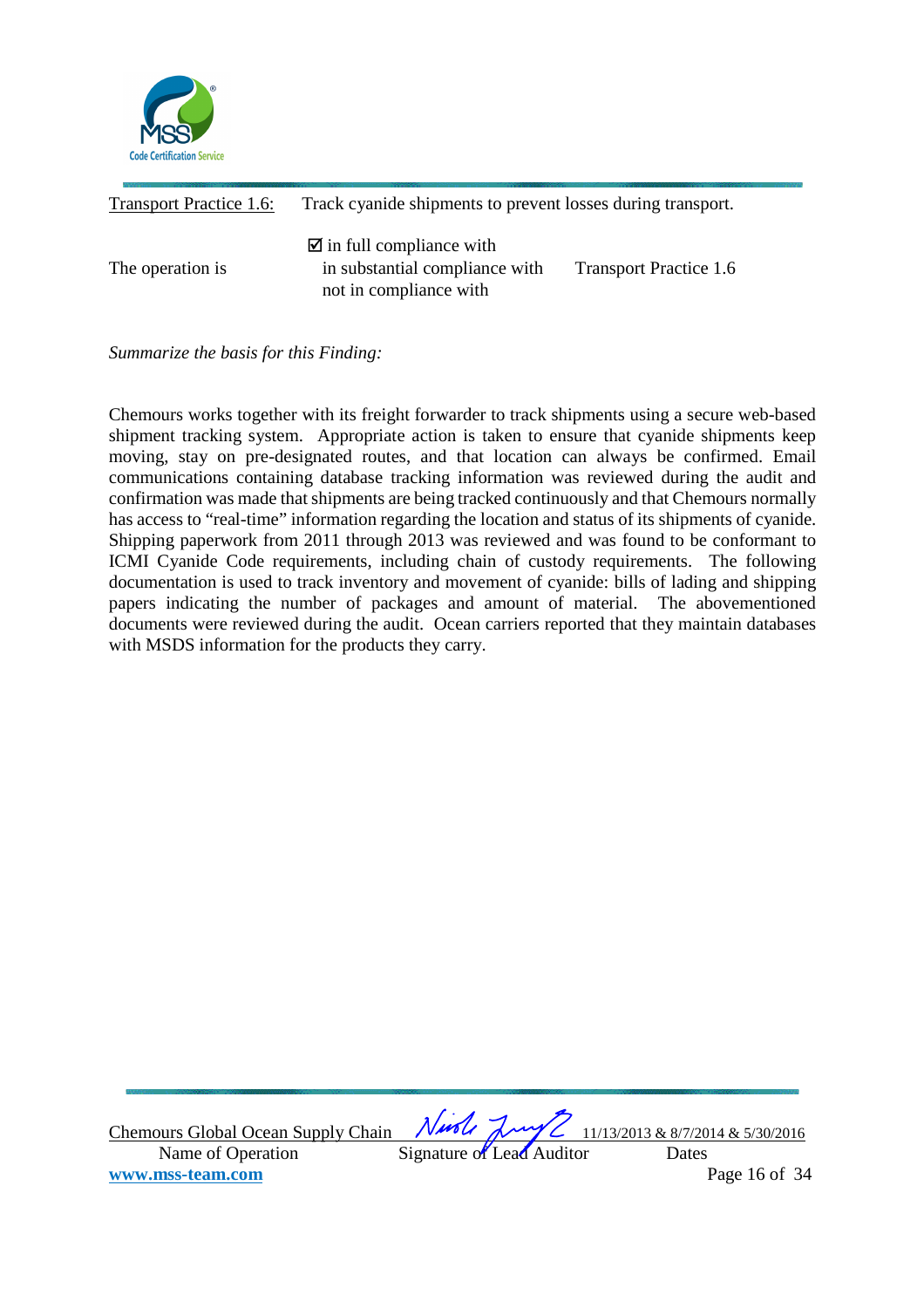

| 2. INTERIM STORAGE:            | Design, construct and operate cyanide trans-shipping depots and<br>interim storage sites to prevent releases and exposures. |                               |
|--------------------------------|-----------------------------------------------------------------------------------------------------------------------------|-------------------------------|
| <b>Transport Practice 2.1:</b> | Store cyanide in a manner that minimizes the potential for<br>accidental releases.                                          |                               |
| The operation is               | $\blacksquare$ in full compliance with<br>in substantial compliance with<br>not in compliance with                          | <b>Transport Practice 2.1</b> |

*Summarize the basis for this Finding:* 

This requirement does not apply to the Chemours supply chain management activities.

Ocean carriers reported that during transport, the storage of cyanide both on land and on vessels is in accordance with the applicable stowage and segregation requirements in the IMDG and the Coast Guard 33 CFR regulations. The terminal must segregate containers similar to the segregation onboard vessels.

The packaging used for solid cyanide conforms to IMO and US DOT requirements.

Certifications and packaging approvals were reviewed during the audit. As part of the ocean carrier due diligence audit, documentation was reviewed that confirmed that ocean carriers must contractually adhere to regulatory requirements and maintain formal safety programs.

Additionally, safety checklists and seals are used by the Chemours packaging facility after the containers are packed. The seal enables verification that the container was not opened during transit.

Ports are evaluated by the Chemours Global and Regional Product Stewards for Cyanides. Part of the evaluation prior to the first shipment of product is an evaluation of the port. Product Stewards visit the port and observe that personnel are handling materials safely, that the port is secure and the roadway infrastructure into the ports is suitable. Completed checklists showing port evaluations were sampled during the audit and were found to be acceptable. Interviews confirmed that all ports in use at the time of the audit had been evaluated.

Chemours Global Ocean Supply Chain  $\sqrt{1/100}$   $\sqrt{1/10}$   $\sqrt{1/13/2013}$  & 8/7/2014 & 5/30/2016 Name of Operation Signature of Lead Auditor Dates **www.mss-team.com** Page 17 of 34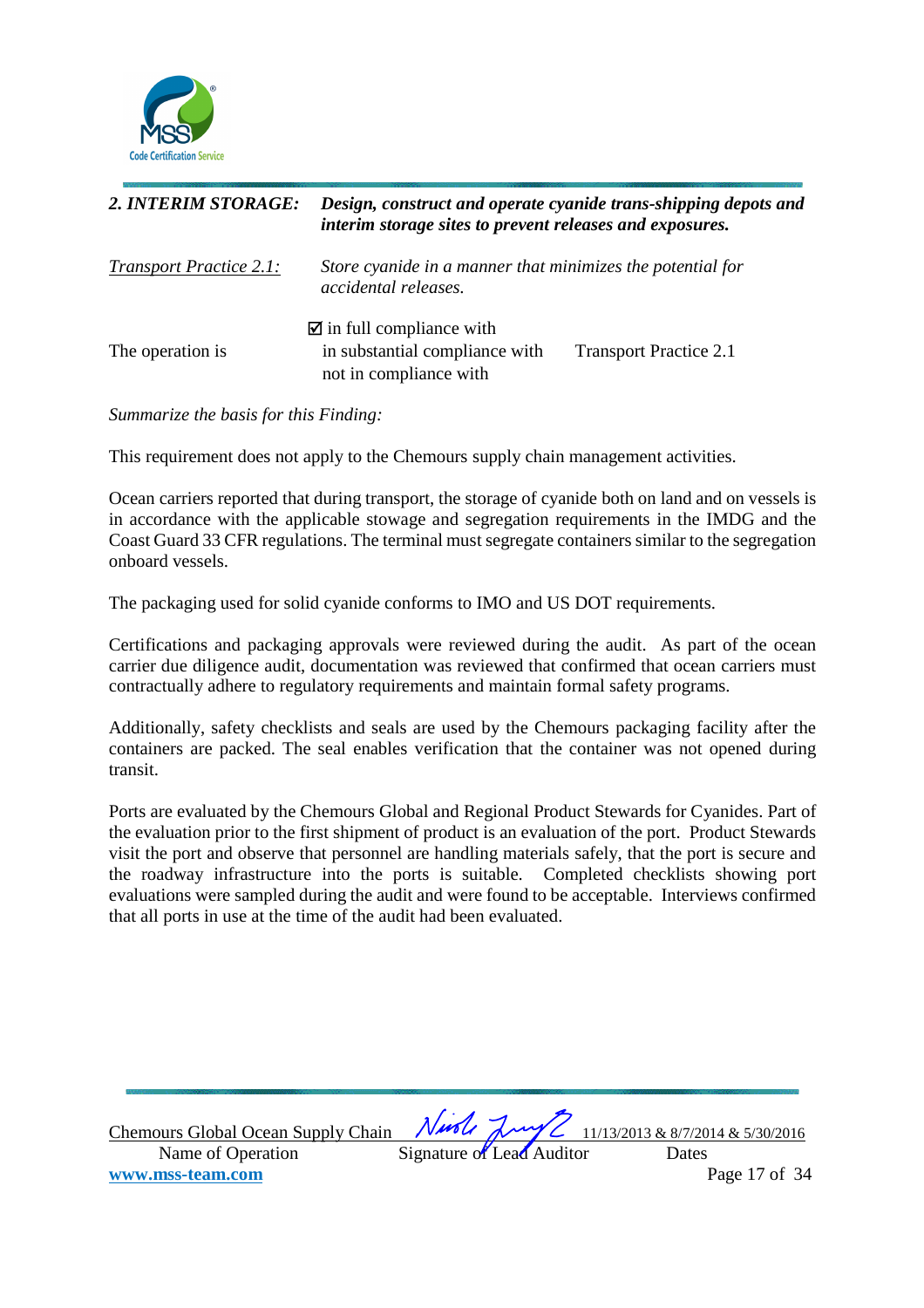

# *3. EMERGENCY RESPONSE: Protect communities and the environment through the development of emergency response strategies and capabilities Transport Practice 3.1: Prepare detailed emergency response plans for potential cyanide releases.*   $\blacksquare$  in full compliance with The operation is in substantial compliance with Transport Practice 3.1 not in compliance with

*Summarize the basis for this Finding:* 

Chemours has several key documents that were reviewed as part of this verification audit: 1) Cyanides Global Response Plan for Off-Site Incidents; 2) U.S. Integrated Emergency Response Team Standard Operating Guidelines; and 3) Sodium Cyanide Emergency Response Procedures; 4) Transportation Emergency Information fact sheet for Chemours Solid (Sodium or Potassium) Cyanide. Together, the documents provide extensively detailed plans, procedures and information to address all ICMI Cyanide Code emergency response requirements. Chemours' emergency response plans are appropriate for all modes of transportation used by Chemours and for interim facilities. The most detailed scenarios with specific action steps to be taken were found in the Emergency Response Procedures. The scenarios and emergency plans address actions to be taken for spills inside buildings, outside, and in inter-modal containers. Plans also include steps to be taken in case of fire or human exposure. The Transportation Emergency Information sheet has quick, but complete information that has been seen in use during transportation activities observed during previous Chemours Cyanide Code audits. The emergency response procedures consider steps to be taken for wet, dry and gaseous cyanide. The Transportation Emergency Information sheet is designed to address solid briquettes. There is another fact sheet also available (for solution), but at the time of the audit only solid sodium cyanide was being transported by ocean carrier.

The Chemours emergency plans are general and universally applicable to all types of emergencies. The Transportation Emergency Information sheet has details of action steps for transporters. This was deemed appropriate by the auditor. Professional emergency responders together with technical guidance from Chemours would be responsible for addressing issues involving the way in which the structure of a transportation container or vessel should be managed after an emergency. The three response plans describe the different levels of response actions for anticipated emergency situations. The emergency procedures offer descriptions of the tactical steps that need to be taken to contain and clean up a spill or manage an exposure incident. The Integrated Emergency Response Team Guidelines define the action steps to be taken by the responding team and the notifications that need to be made in case of an emergency. The Cyanides Global Response Plan for Off-Site Incidents describes the steps that are to be taken by Cyanide Hot Line and other

Chemours Global Ocean Supply Chain  $\sqrt{1/100}$   $\sqrt{1/10}$   $\sqrt{1/13/2013}$  & 8/7/2014 & 5/30/2016 Name of Operation Signature of Lead Auditor Dates **www.mss-team.com** Page 18 of 34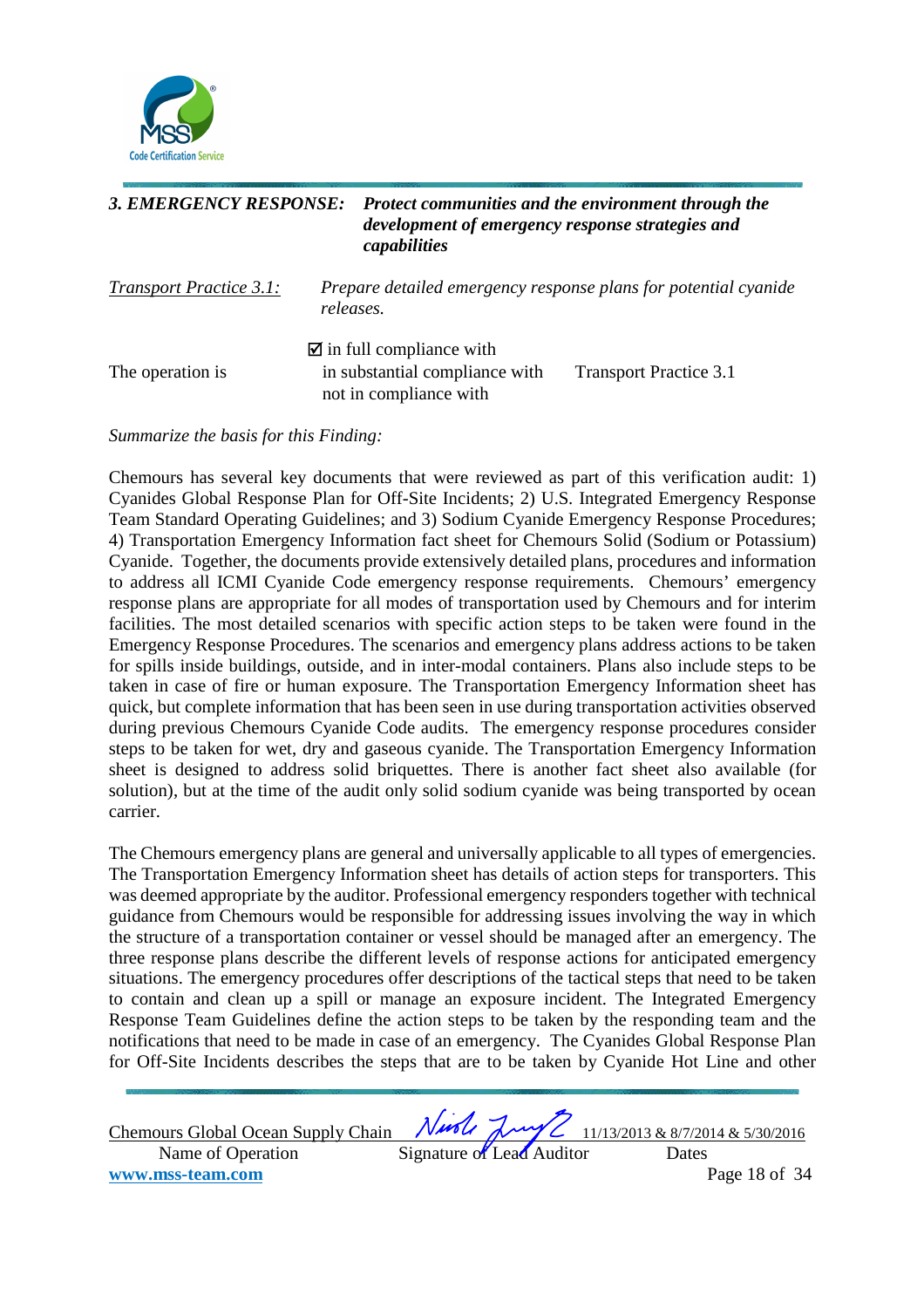

Cyanides Business personnel. All of the plans and emergency response information clearly outline the roles and responsibilities of internal and external responders.

| <b>Transport Practice 3.2:</b> | Designate appropriate response personnel and commit<br>necessary resources for emergency response. |                               |
|--------------------------------|----------------------------------------------------------------------------------------------------|-------------------------------|
| The operation is               | $\blacksquare$ in full compliance with<br>in substantial compliance with<br>not in compliance with | <b>Transport Practice 3.2</b> |

*Summarize the basis for this Finding:* 

Training requirements and are detailed in the U.S. Integrated Emergency Response Team Standard Operating Guidelines. According to Section II of this document, all emergency responders receive initial and then annual re-fresher training. Chemours also offers cyanide safety training to all of its transportation partners and customers. Chemours also offers this type of training to community responders in many strategic locations. Records of the training sessions were reviewed during this and previous Cyanide Code audits of Chemours transportation partners. The roles and responsibilities of relevant internal and external personnel are clearly described in the Transportation Emergency Information sheet, Chemours emergency plans and procedures. Lists of necessary emergency response equipment are contained within each of the emergency plans. Additionally, the emergency response procedures detail the different types of personal protective equipment necessary for the different types of response scenarios. According to interviews, emergency response equipment listed in the different plans is checked during emergency response drills, which occur at least annually. The emergency equipment listed in the Cyanides Business plan is maintained at the Memphis Plant. Availability of the equipment is ensured through Plant processes that were confirmed during the re-certification audit.

Chemours Global Ocean Supply Chain  $\sqrt{1/100}$   $\sqrt{1/10}$   $\sqrt{1/13/2013}$  & 8/7/2014 & 5/30/2016 Name of Operation Signature of Lead Auditor Dates **www.mss-team.com** Page 19 of 34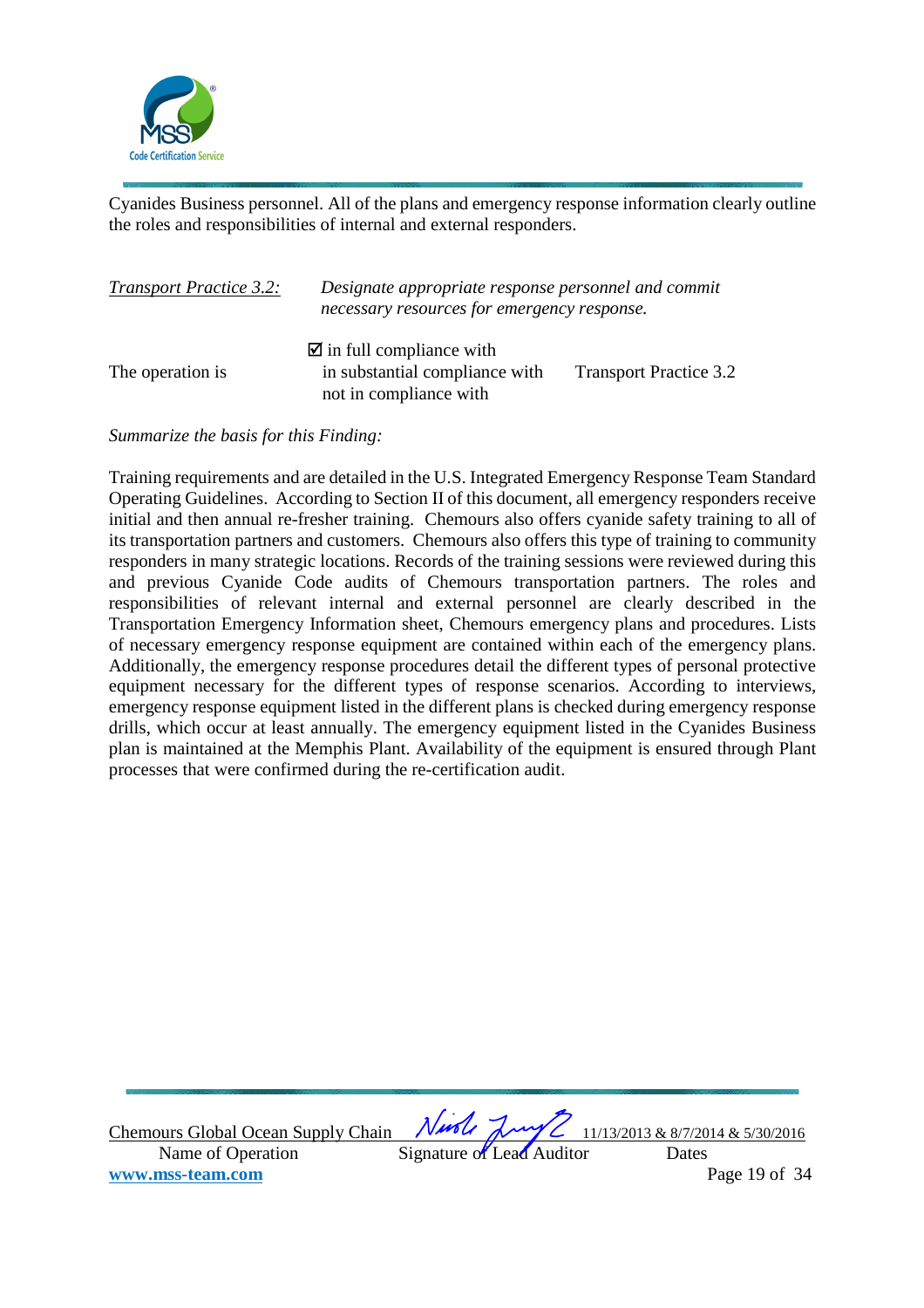

| <b>Transport Practice 3.3:</b> | Develop procedures for internal and external emergency<br>notification and reporting.              |                               |
|--------------------------------|----------------------------------------------------------------------------------------------------|-------------------------------|
| The operation is               | $\blacksquare$ in full compliance with<br>in substantial compliance with<br>not in compliance with | <b>Transport Practice 3.3</b> |

## *Summarize the basis for this Finding:*

The notification procedures, including telephone numbers, are described in the Emergency Response plans, procedures, and Transportation Emergency Information sheet. The two response plans have Chemours internal contact information and the U.S. Integrated Emergency Response plan has external phone numbers (such as governmental contact information, etc.). Emergency contact information is also contained in the Transportation Emergency Information sheet. According to Section 4 of the Cyanides Global Response Plan for Off-Site Incidents, emergency plans including notification numbers are checked at least annually. The Cyanides plan had last been updated in 2013 and the U.S. Integrated Emergency Response plan was last updated in 2012.

| <b>Transport Practice 3.4:</b> | additional hazards of cyanide treatment chemicals.                                                 | Develop procedures for remediation of releases that recognize the |  |
|--------------------------------|----------------------------------------------------------------------------------------------------|-------------------------------------------------------------------|--|
| The operation is               | $\blacksquare$ in full compliance with<br>in substantial compliance with<br>not in compliance with | <b>Transport Practice 3.4</b>                                     |  |

## *Summarize the basis for this Finding:*

Specific details regarding the remediation, neutralization, decontamination, and disposal of cleanup debris are contained within the Emergency Response Procedures. Extensive descriptions of necessary action steps depending on the incident scenario are clearly outlined in the document. Interviews with Chemours personnel during this and previous Cyanide Code audits showed a high level of awareness that the use of treatment chemicals is prohibited if cyanide spills into surface waters. Page 7 of the Emergency Response Procedures specifically prohibits the use of chemicals such as sodium hypochlorite, ferrous sulfate and hydrogen peroxide for treating a cyanide spill into surface water.

| Chemours Global Ocean Supply Chain Night Laws 11/13/2013 & 8/7/2014 & 5/30/2016 |                           |               |
|---------------------------------------------------------------------------------|---------------------------|---------------|
| Name of Operation                                                               | Signature of Lead Auditor | Dates         |
| www.mss-team.com                                                                |                           | Page 20 of 34 |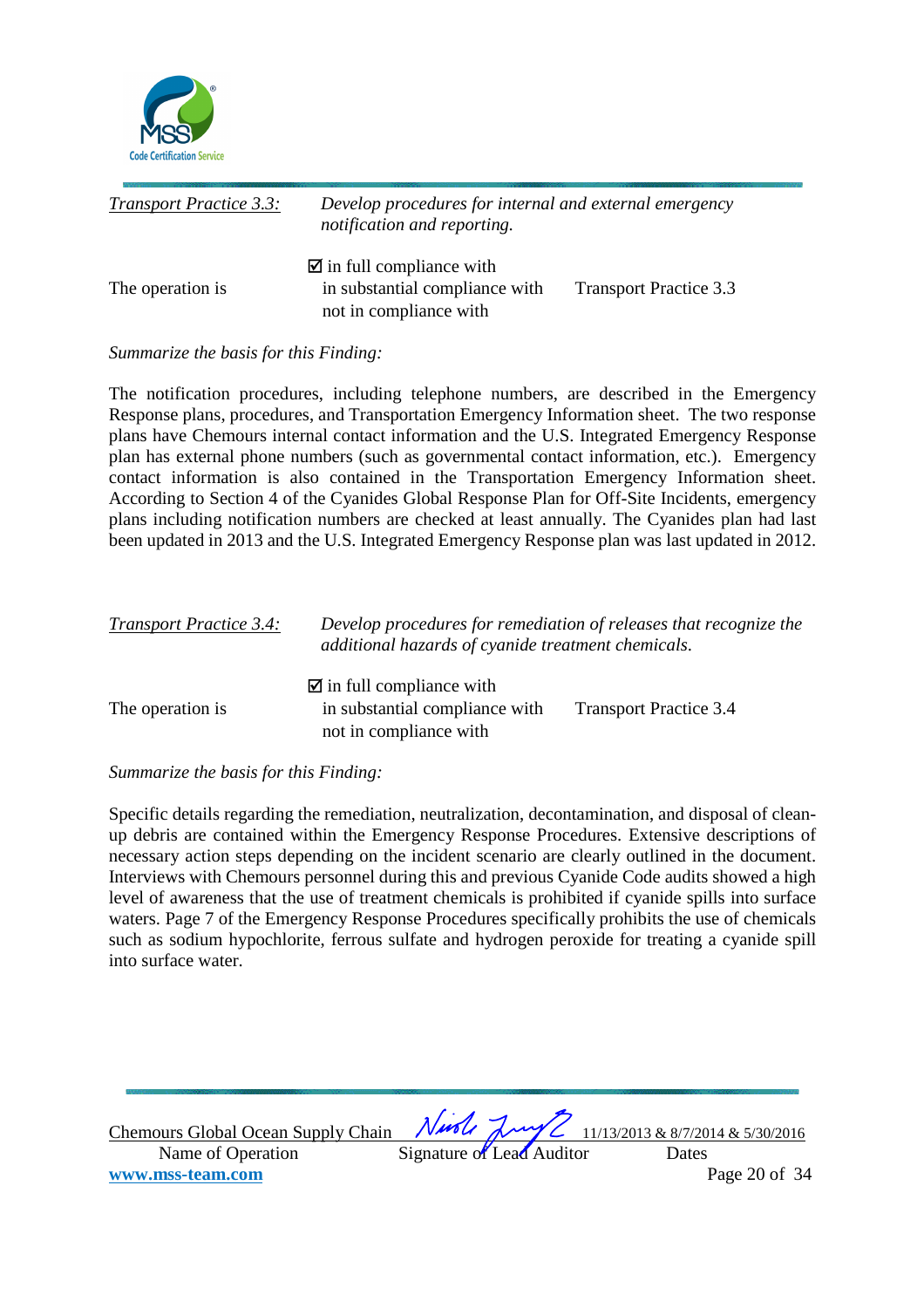

| <b>Transport Practice 3.5:</b> | Periodically evaluate response procedures and<br>capabilities and revise them as needed.           |                               |
|--------------------------------|----------------------------------------------------------------------------------------------------|-------------------------------|
| The operation is               | $\blacksquare$ in full compliance with<br>in substantial compliance with<br>not in compliance with | <b>Transport Practice 3.5</b> |

## *Summarize the basis for this Finding:*

According to Section 4 of the Cyanides Global Response Plan for Off-Site Incidents, emergency plans including notification numbers are checked at least annually. The Cyanides plan had last been updated in 2013 and the U.S. Integrated Emergency Response plan was last updated in 2012.

Many emergency drills are conducted at Chemours on an on-going basis. Emergency response drills at the Memphis Plant, for example are conducted quarterly. This was evaluated during the re-certification audit. According to the Cyanides Global Response Plan for Off-Site Incidents, the plan is to be tested by conducting drills at least annually.

Records were available to show that the Global Cyanides Business has conducted emergency response drills since the last certification audit. Drills typically involve at least one transportation partner and often one or more customers. Drill critiques were sampled and were found to be appropriate.

Chemours Global Ocean Supply Chain  $\sqrt{1/100}$   $\sqrt{1/10}$   $\sqrt{1/13/2013}$  & 8/7/2014 & 5/30/2016 Name of Operation Signature of Lead Auditor Dates **www.mss-team.com** Page 21 of 34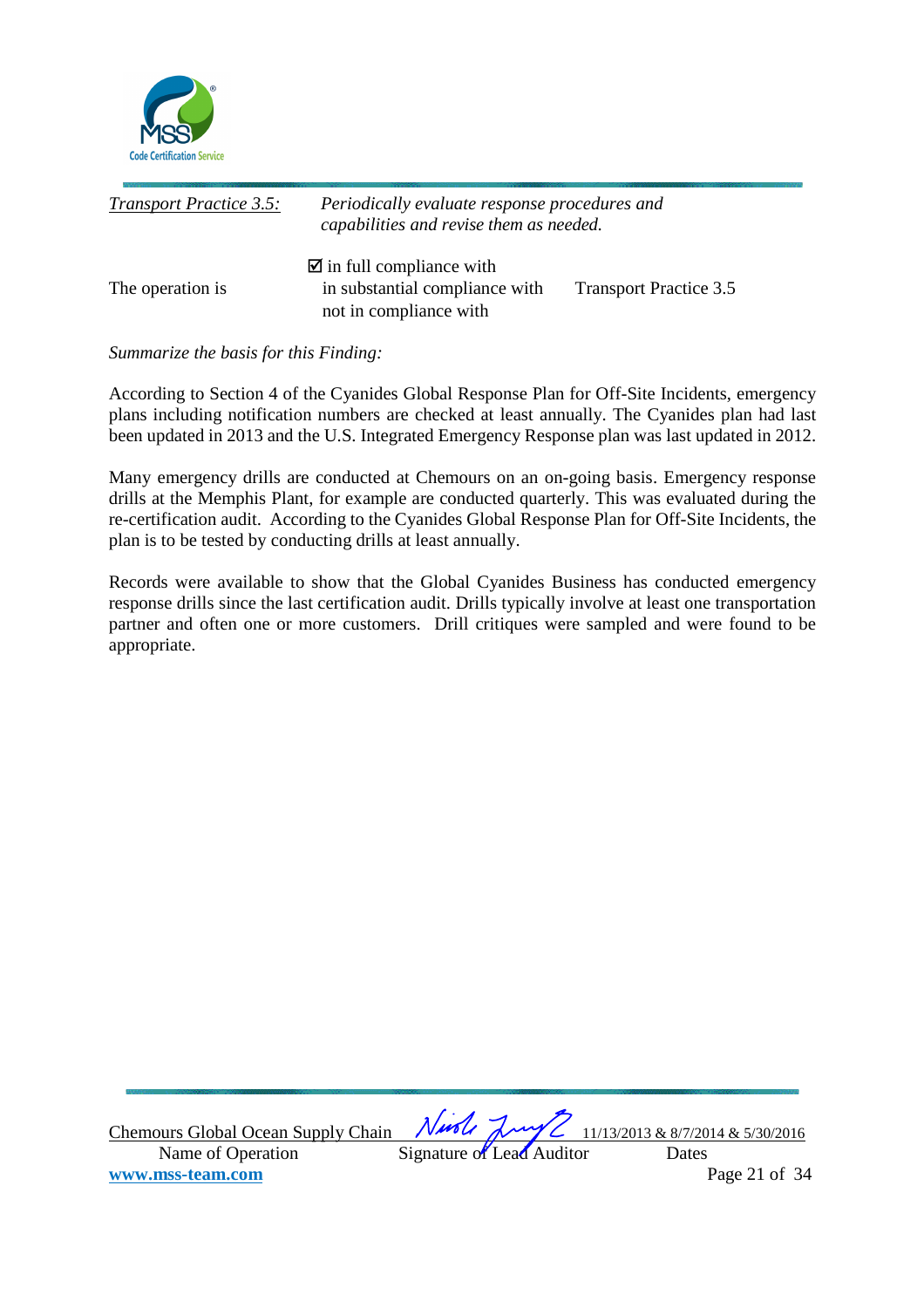

# **Ocean Carriers and Ports – Summary of Due Diligence Investigations**

# Operational and Audit Information for Ocean Carriers and Ports

All global ocean moves of sodium cyanide that originate in the United States are within the scope of this verification audit of Chemours' processes used to manage the ocean transport of its products. The results of the due diligence evaluations of six (6) ocean carriers are also contained within this report. The six ocean carriers for which due diligence investigations were performed are:

- 1. American President Lines (APL)
- 2. Hamburg Sued
- 3. Maersk Line Agency
- 4. Mediterranean Shipping Co. (MSC)
- 5. Seaboard Marine
- 6. Hapag Lloyd

The Due Diligence Investigations were also conducted for U.S. and international ports in use at the time of the audit. Records were sampled to confirm that Chemours had evaluated the ports for hazardous materials safety handling practices. The ports included in this evaluation are noted in the first section of the report.

2014 Report Revision: Chemours completed the Due Diligence evaluation of the Port of Everglades in Ft. Lauderdale, Florida (USA) in July 2014. Rail shipments started being delivered directly to the port in 2014. A Chemours Cyanides Product Steward performed an on-site assessment of the Port of Everglades in July 2014 and concluded that port operations and rail head operations are in alignment with ICMI Cyanide Code requirements. Security, handling practices, emergency response, and hazardous material handling capabilities were deemed to be appropriate and acceptable. The Chemours Due Diligence assessment report was used as a basis for the addition of the Port of Everglades to this certified Global Ocean Supply Chain.

*2016 Report Revision: A Chemours Cyanides Product Steward completed the on-site Due Diligence assessments of the Port of Manzanillo (Mexico) in September 2015. The Port of Veracruz was assessed by the Product Steward in October 2015. Both ports were found to have safe and acceptable operations that are in alignment with ICMI Cyanide Code requirements. Security, handling practices, emergency response, and hazardous material handling capabilities were deemed to be appropriate and acceptable. Cyanide safety training was provided to both ports. The Chemours Due Diligence assessment reports were used as a basis for the addition of these ports to the certified Global Ocean Supply Chain.* 

| Chemours Global Ocean Supply Chain |                           |  | Nurle Luy 2 11/13/2013 & 8/7/2014 & 5/30/2016 |
|------------------------------------|---------------------------|--|-----------------------------------------------|
| Name of Operation                  | Signature of Lead Auditor |  | Dates                                         |
| www.mss-team.com                   |                           |  | Page 22 of 34                                 |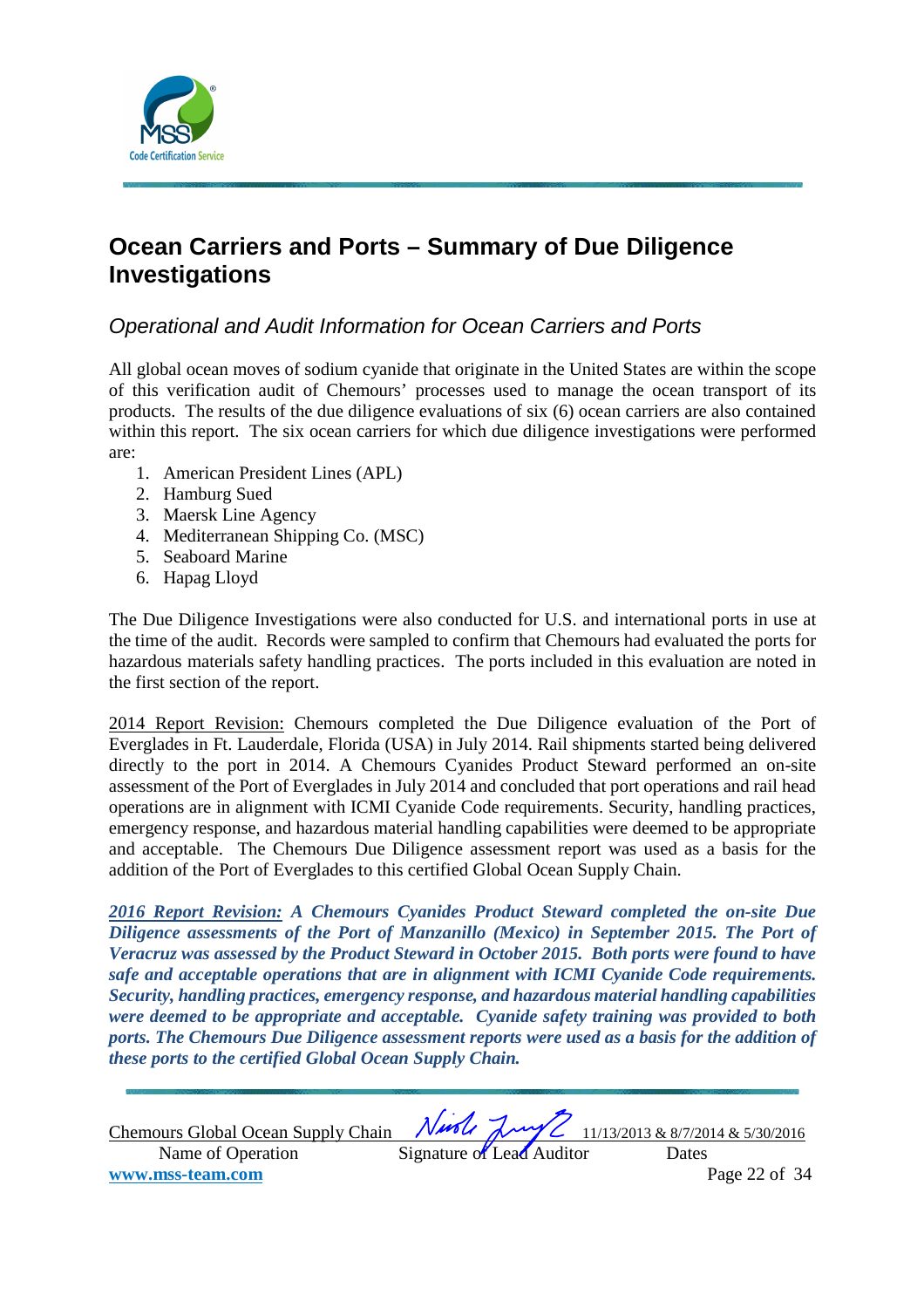

The following ports are used by Chemours for sodium cyanide shipments to gold mine customers:

| <b>Name of Port</b>         | Country              |
|-----------------------------|----------------------|
| Angamos (Mejilliones)       | Chile                |
| Antofagasta                 | Chile                |
| Antwerp                     | Belgium              |
| Arica                       | Chile                |
| Balboa                      | Panama               |
| Becancour, Quebec           | Canada               |
| Belem (Vila do Conde)       | <b>Brazil</b>        |
| <b>Buenos Aires</b>         | Argentina            |
| Callao                      | Peru                 |
| Caucedo                     | Dom Republic         |
| Chacabuco                   | Chile                |
| Colon                       | Panama               |
| Corinto                     | Nicaragua            |
| Cortes                      | Honduras             |
| Deseado                     | Argentina            |
| Everglades - Ft. Lauderdale | <b>USA</b>           |
| Iquique                     | Chile                |
| Kingston                    | Jamaica              |
| Long Beach, CA              | <b>United States</b> |
| Los Angeles, CA             | <b>United States</b> |
| <b>Manzanillo</b>           | <b>Mexico</b>        |
| Miami, FL                   | <b>United States</b> |
| Montreal                    | Canada               |
| New Orleans, LA             | <b>United States</b> |
| Quetzal                     | Guatemala            |
| Rio De Janeiro              | <b>Brazil</b>        |
| Rio Haina                   | Dominican Republic   |
| Salvador                    | <b>Brazil</b>        |
| San Antonio                 | Chile                |
| Santos                      | <b>Brazil</b>        |
| Santo Tomas                 | Guatemala            |
| Seattle, WA                 | <b>United States</b> |
| San Pedro, CA               | <b>United States</b> |
|                             |                      |

Chemours Global Ocean Supply Chain  $\sqrt{1/100}$   $\sqrt{1/10}$   $\sqrt{1/13/2013}$  & 8/7/2014 & 5/30/2016 Name of Operation Signature of Lead Auditor Dates **www.mss-team.com** Page 23 of 34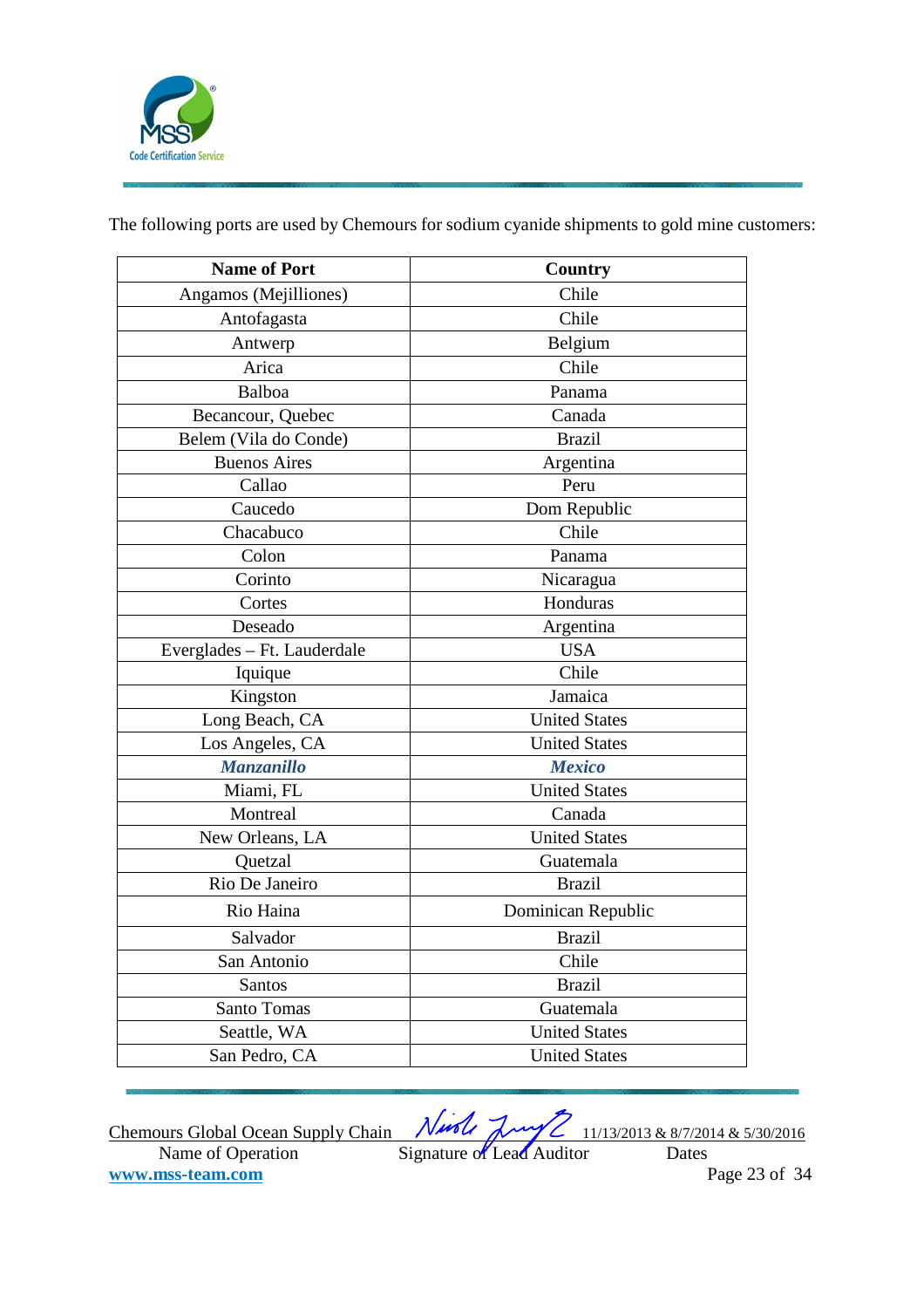

| <b>Name of Port</b> | Country              |
|---------------------|----------------------|
| Savannah, GA        | <b>United States</b> |
| Valparaiso          | Chile                |
| <b>Veracruz</b>     | <b>Mexico</b>        |
| Vitoria             | <b>Brazil</b>        |

Chemours Global Ocean Supply Chain  $\sqrt{1/100}$   $\sqrt{1/10}$   $\sqrt{1/13/2013}$  & 8/7/2014 & 5/30/2016 Name of Operation Signature of Lead Auditor Dates **www.mss-team.com** Page 24 of 34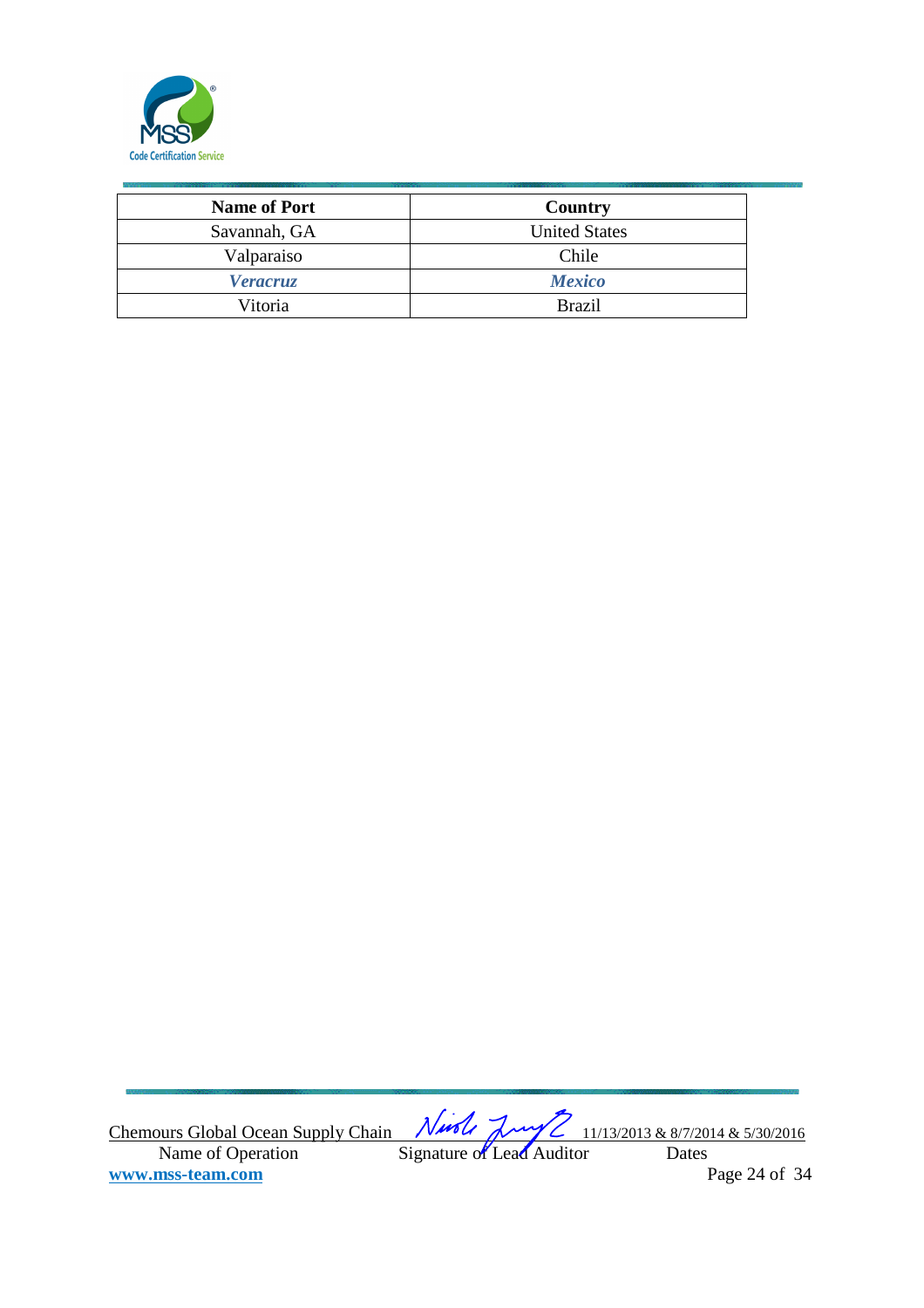

# Ocean Carriers and Ports - Auditor's finding and attestation

Chemours ships its sodium cyanide on main line ocean carriers that have demonstrated safety programs and safe performance.

Chemours contracts with Ocean Carriers to transport their products from the Memphis Plant to international ports. The Ocean Carriers determine the U.S. ports of departure, and manage and control all aspects of the rail movements from Memphis to the U.S. ports. Pursuant to their agreements with Chemours, the Ocean Carriers identified in this report select rail carriers that comply with applicable environmental, health, safety, and security regulations which were determined through Due Diligence evaluation to be equivalent to ICMI Cyanide Code requirements. The rail segments between Memphis and U.S. ports are therefore also included in the scope of this audit. U.S./Canada rail segments used by Chemours for routes other than those from its Memphis plant to U.S. ports are contracted and controlled directly by Chemours and are included in a separate supply chain and certification audit report.

The ocean carriers sign standard contractual agreements that require that the carrier adhere to applicable regulations and have "organized safety programs." Contracts were reviewed during the audit and this standard clause appears in Article 21 of the ocean carrier contract.

As part of Chemours' due diligence effort, each of the six ocean carriers was asked to perform a self-evaluation against the ICMI Cyanide Code Transportation Protocol requirements using a customized ICMI transportation protocol. The results from these evaluations were reviewed by the auditor and were found to be acceptable. Additionally, the auditor reviewed records on file that showed that each carrier is authorized for hazardous materials and that the United States Department of Transportation Hazmat Certificate Registration is valid.

In addition to Chemours' efforts to ensure that ICMI Cyanide Code requirements are fulfilled, there are many agencies charted with the task of confirming that shipping is conducted in a safe and secure manner. One such organization is the International Maritime Organization (IMO). The IMO was established in Geneva in 1948 and it currently headquartered in London, United Kingdom. The IMO is a specialized agency of the United Nations. The IMO's primary purpose is to develop and maintain a comprehensive regulatory framework for shipping. The IMO regulates practices associated with safety, environmental concerns, legal matters, technical co-operation, maritime security and the efficiency of shipping.

One initiative of the IMO is the International Convention for the Safety of Life at Sea (SOLAS), which was enacted in 1974. Records were available for each of the six ocean carriers noted in this report to show that they had successfully passed a SOLAS audit and that they each maintained valid SOLAS certificates. According to information reviewed during the due diligence investigation, the provisions of SOLAS include: fire protection, life-saving equipment, radio communications, safety of navigation, transportation of dangerous goods, management of safe operations of ships, and maritime security.

| <b>Chemours Global Ocean Supply Chain</b> |                           |  | Nurste Luy 2 11/13/2013 & 8/7/2014 & 5/30/2016 |
|-------------------------------------------|---------------------------|--|------------------------------------------------|
| Name of Operation                         | Signature of Lead Auditor |  | Dates                                          |
| www.mss-team.com                          |                           |  | Page 25 of 34                                  |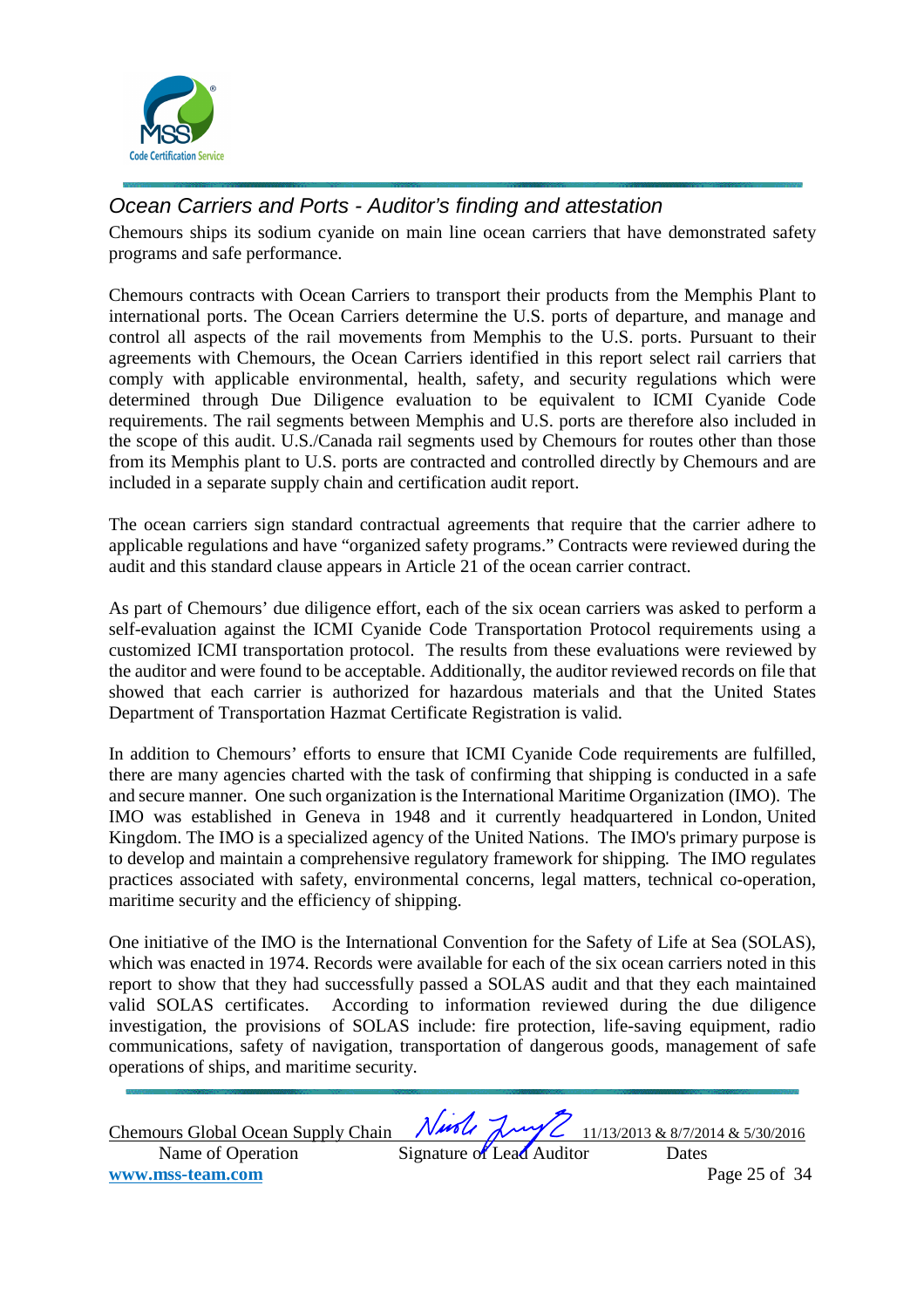

Additionally, Maersk participates in the voluntary Chemical Distribution Institute – Marine Packed Cargo program (CDI-mpc). Carriers in this program undergo a management systems safety audit using the CDI-mpc protocols that were created in cooperation with the United Stated American Chemical Council under its Responsible Care® initiatives. The CDI-mpc certificates are issues to individual ships. Maersk provided a number of these certificates of examples. All certificates showed that ships had been reviewed for safe operations and adherence to best chemical management practices.

With regard to port safety and security, new amendments to the SOLAS Convention were enacted in 2002. These amendments gave rise to the International Ship and Port Facility Security (ISPS) Code, which went into effect on 1 July 2004. The concept of the code is to provide layered and redundant defenses against smuggling, terrorism, piracy, stowaways, etc. The ISPS Code required most ships and port facilities engaged in international trade to establish and maintain strict security procedures as specified in ship and port specific Ship Security Plans and Port Facility Security Plans. In the United States the Port Facility Security Plans are filed with, and monitored by, the United States Coast Guard (the U.S. authority with jurisdiction over U.S. Ports).

The ocean routes are chosen by the ocean carriers. The destination ports are evaluated by the Chemours Regional Product Steward for Cyanides. Part of the evaluation prior to the first shipment of product is an evaluation of the port. The Chemours Cyanides Business Global and Regional Product Stewards were interviewed as part of this evaluation. Each U.S. and international port and each ocean carrier within the scope of this report underwent a due diligence evaluation to confirm compliance with ICMI Cyanide Code requirements. Site evaluation reports were available for each of the ports used by Chemours for the global ocean transport of cyanide. Mainline and short-line railroads used by the ocean carriers were also included in the Due Diligence evaluations.

Reviews and investigations included a review of emergency response capabilities, environmental policies, security practices, and adherence to Maritime Transportation Security Act requirements. Chemours has also concluded that the Homeland Security and U.S. Coast Guard infrastructure that is available to assist U.S. ports with regard to security and emergency response is sufficient to conclude that Cyanide Code requirements are fulfilled.

Name of Operation Signature of Lead Auditor Dates **www.mss-team.com** Page 26 of 34

Chemours Global Ocean Supply Chain  $\sqrt{1/100}$   $\sqrt{1/10}$   $\sqrt{1/13/2013}$  & 8/7/2014 & 5/30/2016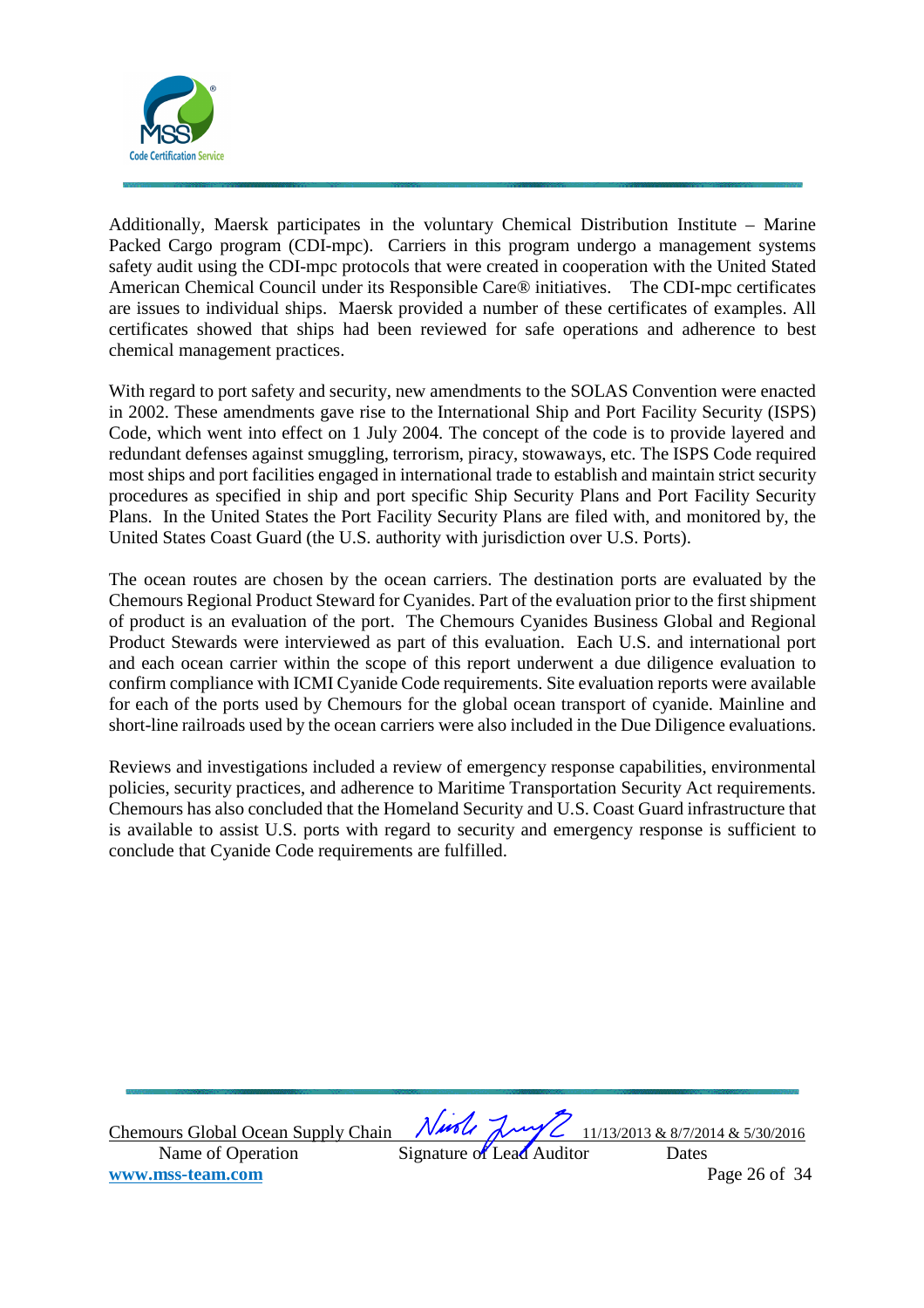

Description of Due Diligence Information Reviewed for Ocean Carriers and **Ports** 

| 1. TRANSPORT:                                   | Transport cyanide in a manner that minimizes the potential for<br>accidents and releases.           |
|-------------------------------------------------|-----------------------------------------------------------------------------------------------------|
| Transport Practice 1.1:                         | Select cyanide transport routes to minimize the potential for<br>accidents and releases.            |
| The management of<br>Global Ocean Transport is: | $\blacksquare$ consistent with Transport Practice 1.1<br>substantially consistent<br>not consistent |

## *Summary of the basis for this finding:*

Ocean routes are chosen by the ocean carriers and are regulated by a number of international organizations. When Chemours plans a specific shipping route and chooses an ocean carrier, it evaluates safety performance, availability of direct shipping lanes, and authorizations for the transport of hazardous materials. All carriers undergo regular safety performance reviews. Information was reviewed in the Chemours incident tracking database and was found to be acceptable.

According to interviews, Chemours gives strong preference to ocean carriers that have been evaluated as part of a Cyanide Code due diligence investigation. Strong preference is also given to direct shipping lanes that do not involve a transfer of the cargo to a different ship. Ports that have been found to be acceptable are chosen based on proximity to end customer. Only in cases where a closer port has unacceptable infrastructure or security is the shipment routed using a longer over-the-road segment.

| Transport Practice 1.2:                         | Ensure that personnel operating cyanide handling and<br>transport equipment can perform their jobs with<br>minimum risk to communities and the environment. |
|-------------------------------------------------|-------------------------------------------------------------------------------------------------------------------------------------------------------------|
| The management of<br>Global Ocean Transport is: | $\blacksquare$ consistent with Transport Practice 1.2<br>substantially consistent<br>not consistent                                                         |

Chemours Global Ocean Supply Chain  $\sqrt{1/100}$   $\sqrt{1/10}$   $\sqrt{1/13/2013}$  & 8/7/2014 & 5/30/2016 Name of Operation Signature of Lead Auditor Dates **www.mss-team.com** Page 27 of 34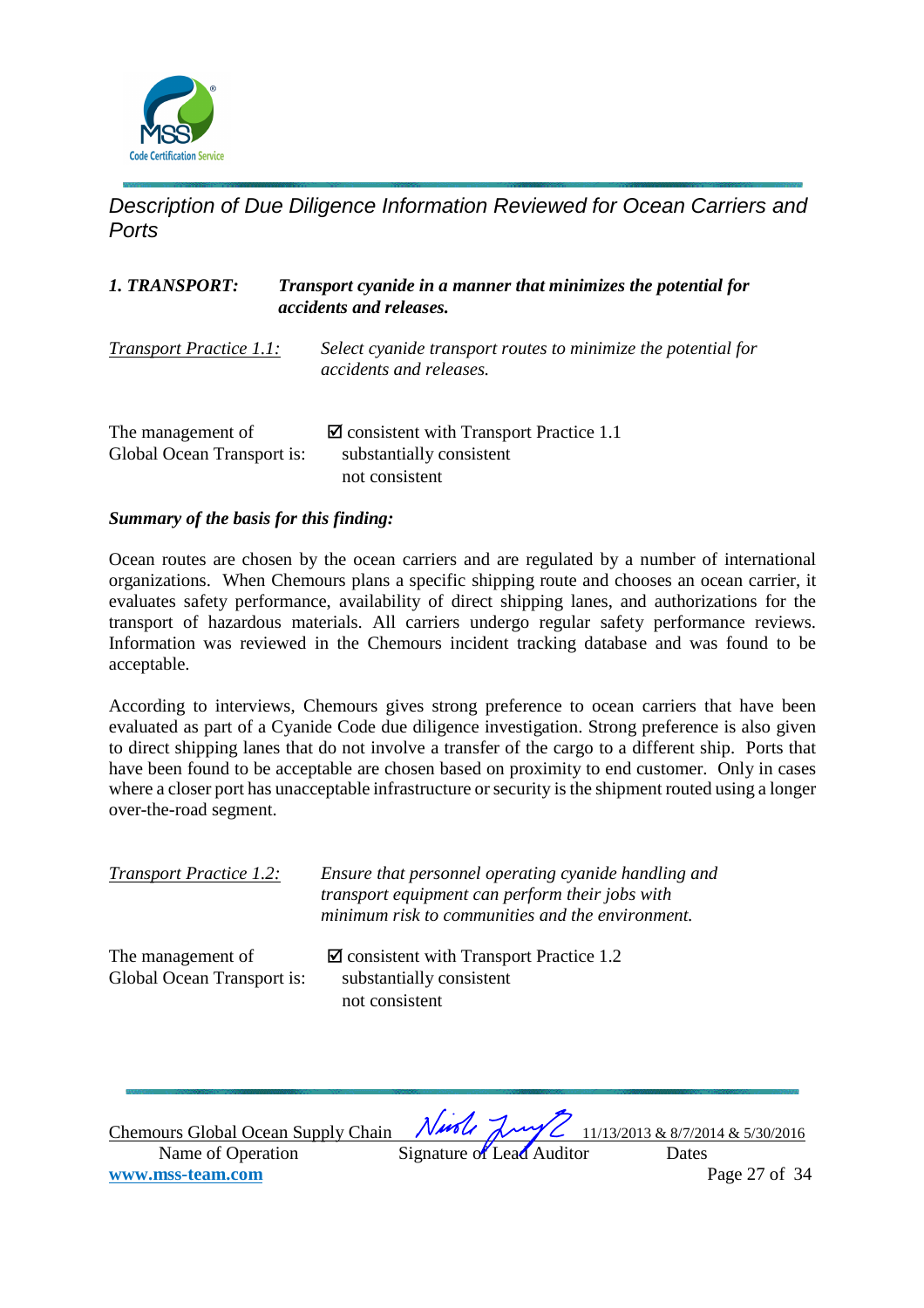

# *Summary of the basis for this finding:*

## **All Ocean Carriers**

According to the responses to a questionnaire modeled after the Cyanide Code Transportation Protocol, all ocean carriers reported that they comply with IMO requirements and are in compliance with International Maritime Dangerous Goods (IMDG) and U.S. 49 Code of Federal Regulations (CFR) requirements concerning the transportation of the hazardous materials, including the training of employees.

Inter-modal moves once the shipment reaches the port are controlled by the ocean carrier. Ocean carriers self-reported to Chemours that they train their personnel on hazardous materials handling. Information from the carriers also indicated that they have systems in place to ensure that intermodal moves are performed by appropriately licensed and qualified personnel.

| <b>Transport Practice 1.3:</b><br>shipment.     | Ensure that transport equipment is suitable for the cyanide                                         |
|-------------------------------------------------|-----------------------------------------------------------------------------------------------------|
| The management of<br>Global Ocean Transport is: | $\blacksquare$ consistent with Transport Practice 1.3<br>substantially consistent<br>not consistent |

## *Summary of the basis for this finding:*

## **All Ocean Carriers**

Chemours has contractual agreements with all of its ocean carriers that require that they comply with the regulations regarding the safe and appropriate shipping of dangerous goods. Part of the U.S. Department of Transportation Hazardous Materials Registration and Safety of Life at Sea regulatory processes addresses the use of safe and appropriate equipment.

Chemours ensures authorized packages are used for solid sodium cyanide. Package specifications were reviewed during this audit and were found to be compliant. LSI checklists and procedures require an inspection of the cargo and containers to ensure that all equipment is deemed to be safe for transport.

*Transport Practice 1.4: Develop and implement a safety program for transport of cyanide.* 

The management of Global Ocean Transport is: substantially consistent

 $\blacksquare$  consistent with Transport Practice 1.4 not consistent

Chemours Global Ocean Supply Chain  $\sqrt{1/100}$   $\sqrt{1/10}$   $\sqrt{1/13/2013}$  & 8/7/2014 & 5/30/2016 Name of Operation Signature of Lead Auditor Dates **www.mss-team.com** Page 28 of 34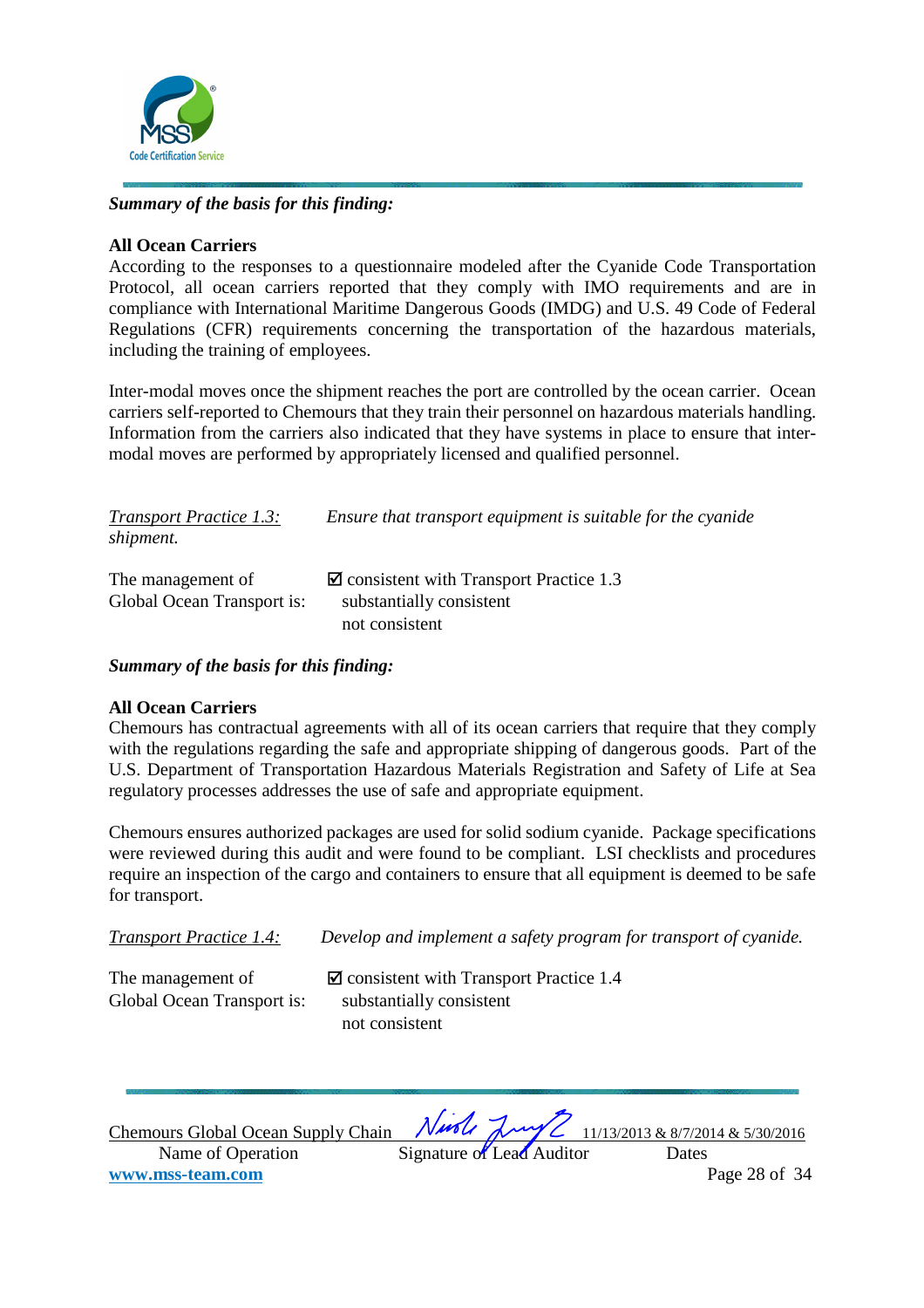

# *Summary of the basis for this finding:*

## **All Ocean Carriers**

Ocean carriers self-reported to Chemours that they train their personnel on hazardous materials handling. Information from the carriers also indicated that they have systems in place to ensure that inter-modal moves are performed by appropriately licensed and qualified personnel.

In their response to the ICMI Cyanide Code due diligence protocol, ocean carriers reported that they have robust safety programs which are mandated by international laws. All safety programs apply to all employees.

| <b>Transport Practice 1.5:</b>                  | Follow international standards for transportation of cyanide by sea<br>and air.                     |
|-------------------------------------------------|-----------------------------------------------------------------------------------------------------|
| The management of<br>Global Ocean Transport is: | $\blacksquare$ consistent with Transport Practice 1.5<br>substantially consistent<br>not consistent |

#### *Summary of the basis for this finding:*

Chemours ships its sodium cyanide on main line ocean carriers that have demonstrated safety programs and safe performance. The ocean carriers sign standard contractual agreements that require that the carrier adhere to applicable regulations and have "organized safety programs." Contracts were reviewed during the audit and this standard clause appears in Article 21 of the ocean carrier contract. Each carrier was asked for information regarding fulfillment of Cyanide Code requirements using a customized ICMI transportation protocol. Responses and information provided by all carriers was deemed to be appropriate by the 3rd-party auditor.

The Chemours Ocean Carrier contracts require that all transportation is conducted in accordance with all regulatory requirements. This includes U.S. Department of Transportation and IMDG requirements.

The ocean routes are chosen by the ocean carriers. The destination ports are evaluated by the Chemours Regional Product Steward for Cyanides. Part of the evaluation prior to the first shipment of product is an evaluation of the port. The Chemours Cyanides Business Global and Regional Product Stewards were interviewed to confirm this practice. Records were also reviewed and were found to be acceptable.

| Chemours Global Ocean Supply Chain Night Long 2 11/13/2013 & 8/7/2014 & 5/30/2016 |                           |               |
|-----------------------------------------------------------------------------------|---------------------------|---------------|
| Name of Operation                                                                 | Signature of Lead Auditor | Dates         |
| www.mss-team.com                                                                  |                           | Page 29 of 34 |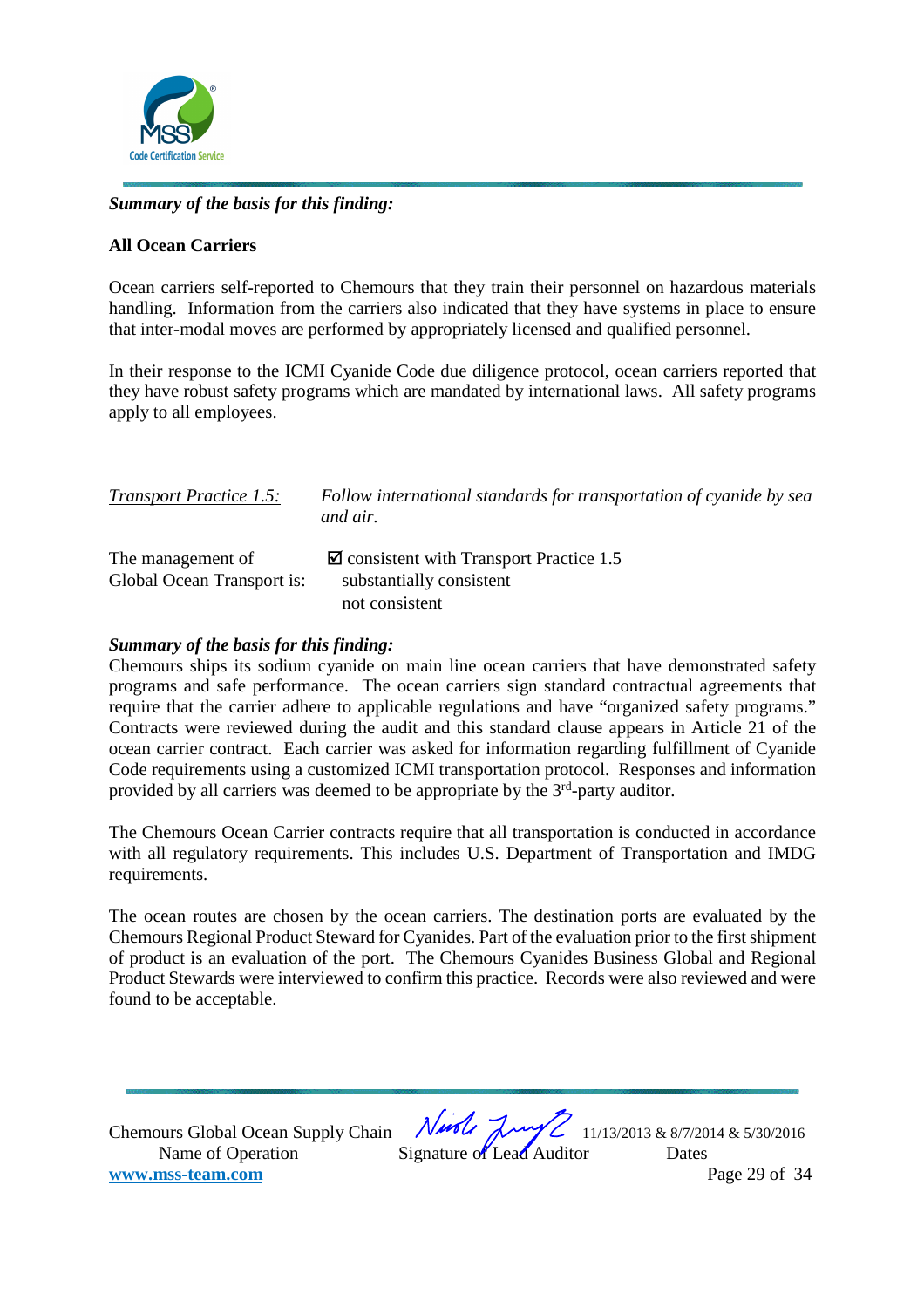

As recommended by the ICMI *Auditor Guidance for the Use of the Cyanide Transportation Verification Protocol,* dated October 2009, specific information regarding this practice is addressed below:

- a) The Chemours packaging specifications were reviewed as part of the verification audit and were found to be conformant to the packaging requirements of the IMDG Code.
- b) Packaging for drums and IBCs reviewed as part of the due diligence evaluation were appropriately marked and were found to be compliant with Chapter 5.2 of the IMDG Code requirements.
- c) Packaging for drums and IBCs reviewed as part of the due diligence evaluation were appropriately labeled and were found to be compliant with Chapter 5.2 of the IMDG Code requirements.
- d) Loaded inter-modal containers were evaluated and were found to be marked and placarded in accordance with the IMDG Code.
- e) Shipping documents were reviewed for a sample of cyanide shipments from 2011 through 2013 for each ocean carrier used in this supply chain. All information required by the IMDG Code is required as standard practice on Chemours shipping paperwork.
- f) The container packing certificates from 2011, 2012, and 2013 shipments were reviewed during the audit as part of the overall evaluation of shipping papers. All information was found to be conformant to IMDG Code requirements.
- g) Chemours maintains records which show that the ocean transport is conducted in compliance with all international and U.S. Department of Transportation (DOT) requirements (records including valid SOLAS certificates). The ocean carriers confirmed to Chemours that they have cyanide emergency response information available on board each vessel.
- h) Chemours maintains records which show that the ocean transport is conducted in compliance with all international and U.S. Department of Transportation (DOT) requirements.

*Transport Practice 1.6: Track cyanide shipments to prevent losses during transport.* 

| The management of          | $\blacksquare$ consistent with Transport Practice 1.6 |
|----------------------------|-------------------------------------------------------|
| Global Ocean Transport is: | substantially consistent                              |
|                            | not consistent                                        |

## *Summary of the basis for this finding:*

## **All Ocean Carriers**

Ocean carriers reported that they have computer systems that are used for the tracking and management of all freight containers within their system. The management systems provide among other items the date, time, location, and carrier involved in the last interchange, transport action,

Chemours Global Ocean Supply Chain  $\sqrt{1/100}$   $\sqrt{1/10}$   $\sqrt{1/13/2013}$  & 8/7/2014 & 5/30/2016 Name of Operation Signature of Lead Auditor Dates **www.mss-team.com** Page 30 of 34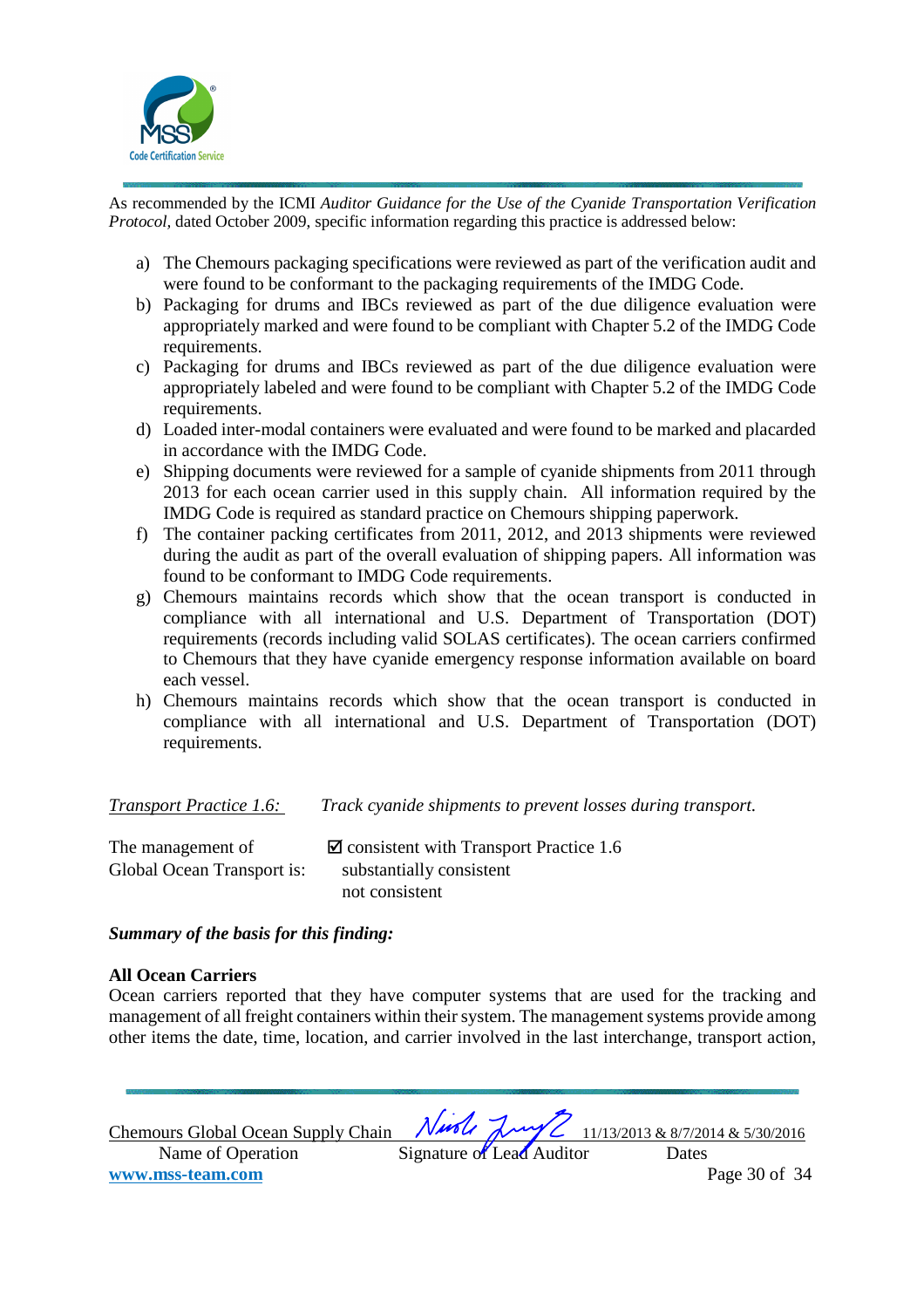

or gate move. Chemours' freight forwarder has access to this information via the internet web sites. Chemours can request this information at any time.

The sodium cyanide shipments for this segment are containerized loads of IBCs and drums. All shipping containers are sealed. Shipping papers were reviewed. Auditors confirmed that seal numbers are recorded on the bills of lading. This enables personnel along any portion of the segment to confirm that the containers have not been opened.

| 2. INTERIM STORAGE:                             | Design, construct and operate cyanide trans-shipping depots and<br>interim storage sites to prevent releases and exposures. |
|-------------------------------------------------|-----------------------------------------------------------------------------------------------------------------------------|
| <b>Transport Practice 2.1:</b>                  | Store cyanide in a manner that minimizes the potential for<br>accidental releases.                                          |
| The management of<br>Global Ocean Transport is: | $\blacksquare$ consistent with Transport Practice 2.1<br>substantially consistent<br>not consistent                         |

## *Summary of the basis for this finding:*

## **All Ocean Carriers**

Ocean carriers reported that during transport, the storage of cyanide both on land and on vessels is in accordance with the applicable stowage and segregation requirements in the IMDG and the Coast Guard 33 CFR regulations. The terminal must segregate containers similar to the segregation onboard vessels.

The packaging used for solid cyanide conforms to IMO and US DOT requirements.

Certifications and approvals were reviewed during the audit and confirmation was made through interviews that no packaging changes have occurred since then. As part of the ocean carrier due diligence audit, documentation was reviewed that confirmed that ocean carriers must contractually adhere to regulatory requirements and maintain formal safety programs. Additionally, safety checklists and seals are used by the Chemours packaging facility after the containers are packed. The seal enables verification that the container was not opened during transit.

Each U.S. and international port within the scope of this re-certification audit has been evaluated for its ability handle materials safely. The ports are confirmed to be secure with appropriate roadway or rail infrastructure into the port. Completed checklists showing port evaluations were reviewed during the audit and were found to be acceptable.

| Chemours Global Ocean Supply Chain |                           | Ningle Luy 2 11/13/2013 & 8/7/2014 & 5/30/2016 |
|------------------------------------|---------------------------|------------------------------------------------|
| Name of Operation                  | Signature of Lead Auditor | Dates                                          |
| www.mss-team.com                   |                           | Page 31 of 34                                  |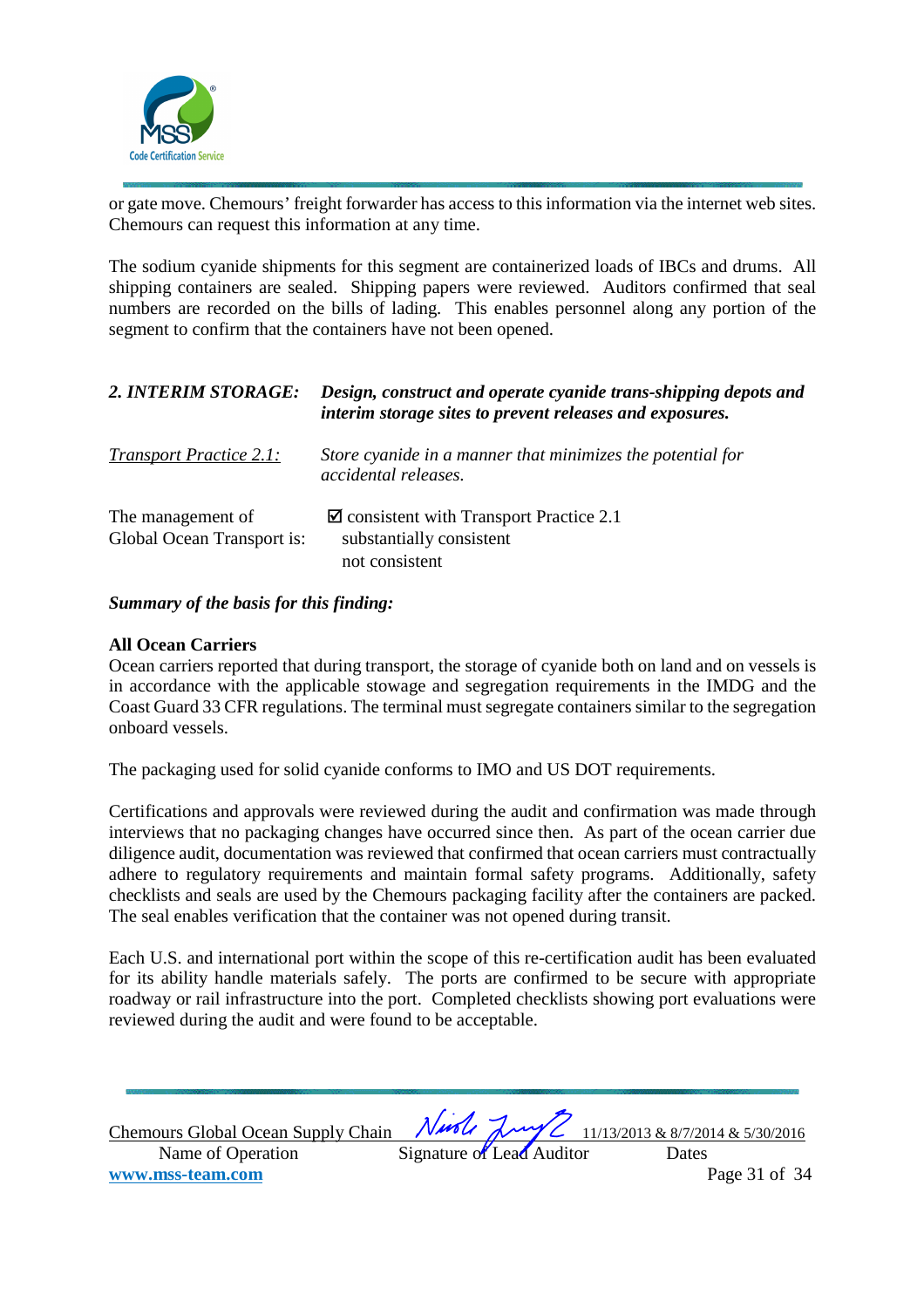

| <b>3. EMERGENCY RESPONSE:</b>                   | Protect communities and the environment through the<br>development of emergency response strategies and<br>capabilities |
|-------------------------------------------------|-------------------------------------------------------------------------------------------------------------------------|
| <b>Transport Practice 3.1:</b>                  | Prepare detailed emergency response plans for potential cyanide<br>releases.                                            |
| The management of<br>Global Ocean Transport is: | $\blacksquare$ consistent with Transport Practice 3.1<br>substantially consistent<br>not consistent                     |

*Summary of the basis for this finding:* 

## **All Ocean Carriers**

Ocean carriers reported that they and their affiliates have emergency response plans in place which include the prompt notification of all involved parties. Chemours provides shipping papers showing the emergency contact information which is then transferred to the hazardous cargo declaration.

The due diligence questionnaire responses from the ocean carriers confirmed their understanding of emergency response requirements. Emergency response planning and the performance of frequent emergency drills are required by international laws. All of the ocean carriers provided information demonstrating that they are certified by third-party auditing organizations for environmental, health, and/or safety programs. Ocean carrier responses confirmed that emergency response planning is an integral part of these programs.

Chemours Global Ocean Supply Chain  $\sqrt{1/100}$   $\sqrt{1/10}$   $\sqrt{1/13/2013}$  & 8/7/2014 & 5/30/2016 Name of Operation Signature of Lead Auditor Dates **www.mss-team.com** Page 32 of 34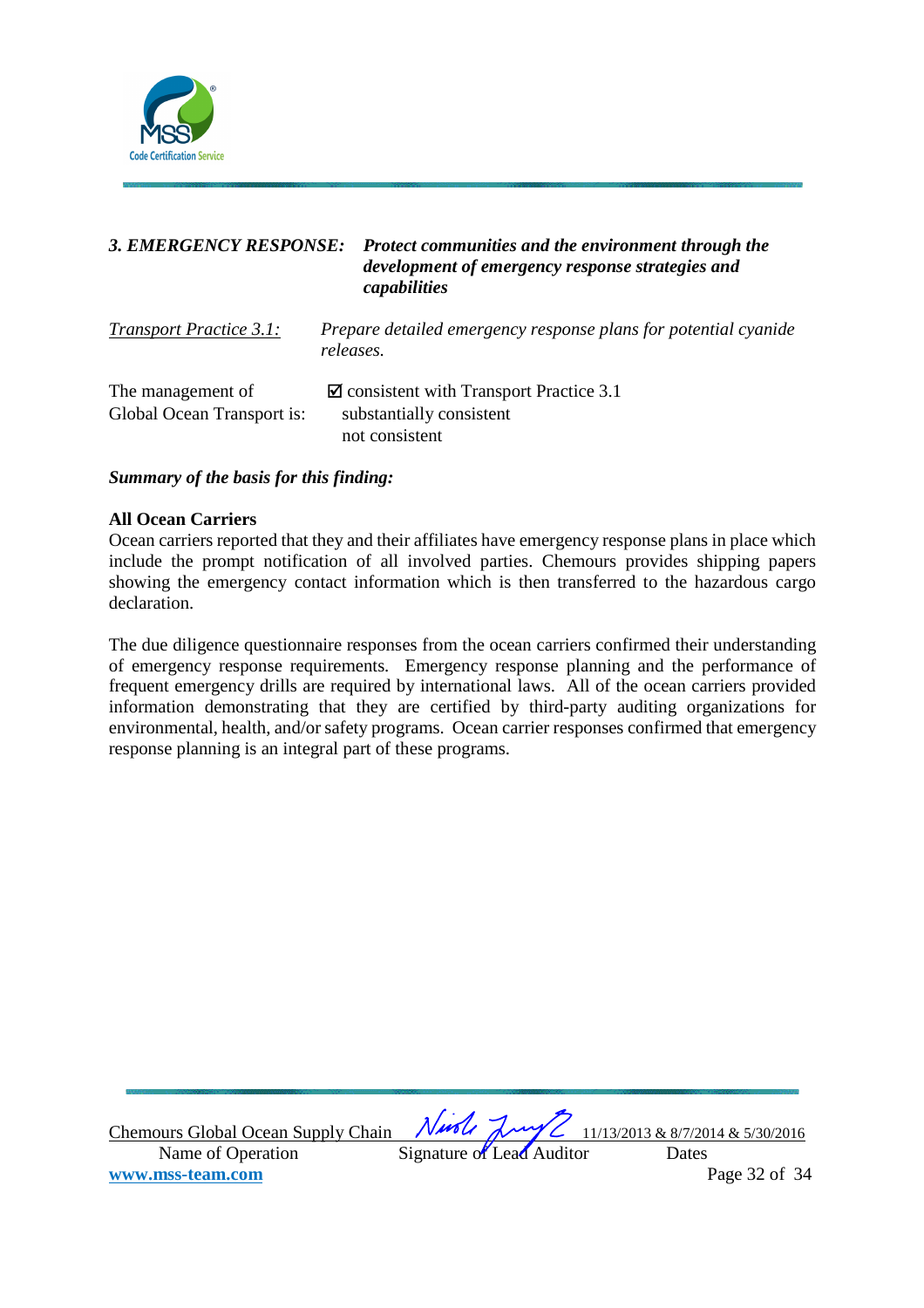

*Transport Practice 3.2: Designate appropriate response personnel and commit necessary resources for emergency response.* 

| The management of          | $\blacksquare$ consistent with Transport Practice 3.2 |
|----------------------------|-------------------------------------------------------|
| Global Ocean Transport is: | substantially consistent                              |
|                            | not consistent                                        |

## *Summary of the basis for this finding:*

## **All Ocean Carriers**

Ocean carriers responded that they contract with professional emergency response contractors for landside emergencies. Onboard vessels, the emergency response would be conducted by trained crew members with shore side support and guidance.

Chemours offers immediate technical assistance for any cyanide spill, and offers emergency resources for spills that might occur near a Chemours site. Chemours contracts with CHEMTREC to ensure that appropriate notifications and emergency response is initiated if there is an incident.

| <b>Transport Practice 3.3:</b> | Develop procedures for internal and external emergency<br>notification and reporting. |
|--------------------------------|---------------------------------------------------------------------------------------|
| The management of              | $\blacksquare$ consistent with Transport Practice 3.3                                 |
| Global Ocean Transport is:     | substantially consistent                                                              |
|                                | not consistent                                                                        |

## *Summary of the basis for this finding:*

## **All Ocean Carriers**

Ocean carriers reported that they and their affiliates have emergency response plans in place which include the prompt notification of all involved parties. Chemours provides shipping papers showing the emergency contact information which is then transferred to the hazardous cargo declaration.

The due diligence questionnaire responses from the ocean carriers confirmed their understanding of emergency response requirements. Emergency response planning and the performance of frequent emergency drills are required by international laws. All of the ocean carriers provided information demonstrating that they are certified by third-party auditing organizations for environmental, health, and/or safety programs. Ocean carrier responses confirmed that emergency response planning is an integral part of these programs.

| <b>Chemours Global Ocean Supply Chain</b> |                           |  | Nurle Luy 2 11/13/2013 & 8/7/2014 & 5/30/2016 |
|-------------------------------------------|---------------------------|--|-----------------------------------------------|
| Name of Operation                         | Signature of Lead Auditor |  | Dates                                         |
| www.mss-team.com                          |                           |  | Page 33 of 34                                 |